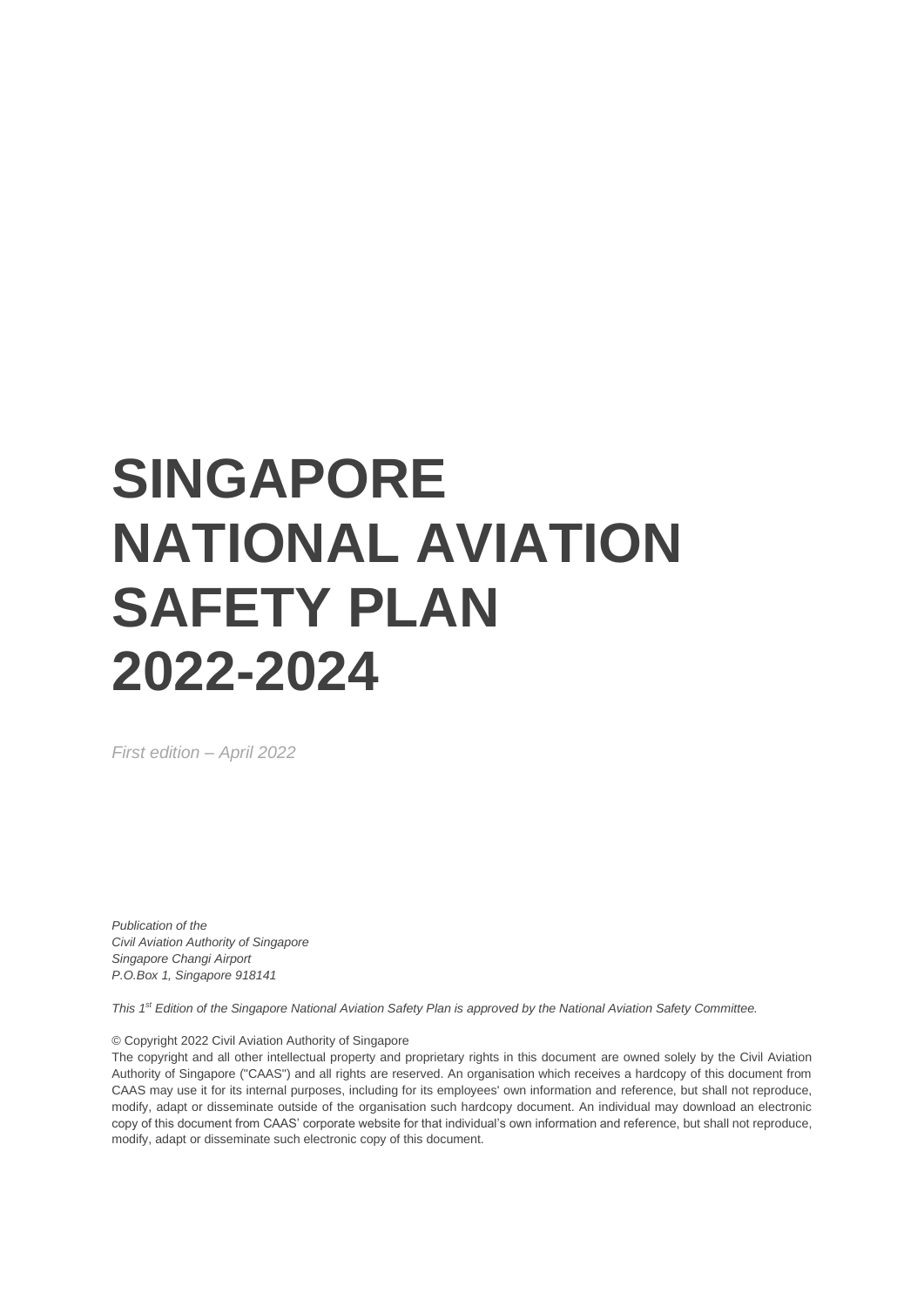[PAGE INTENTIONALLY LEFT BLANK]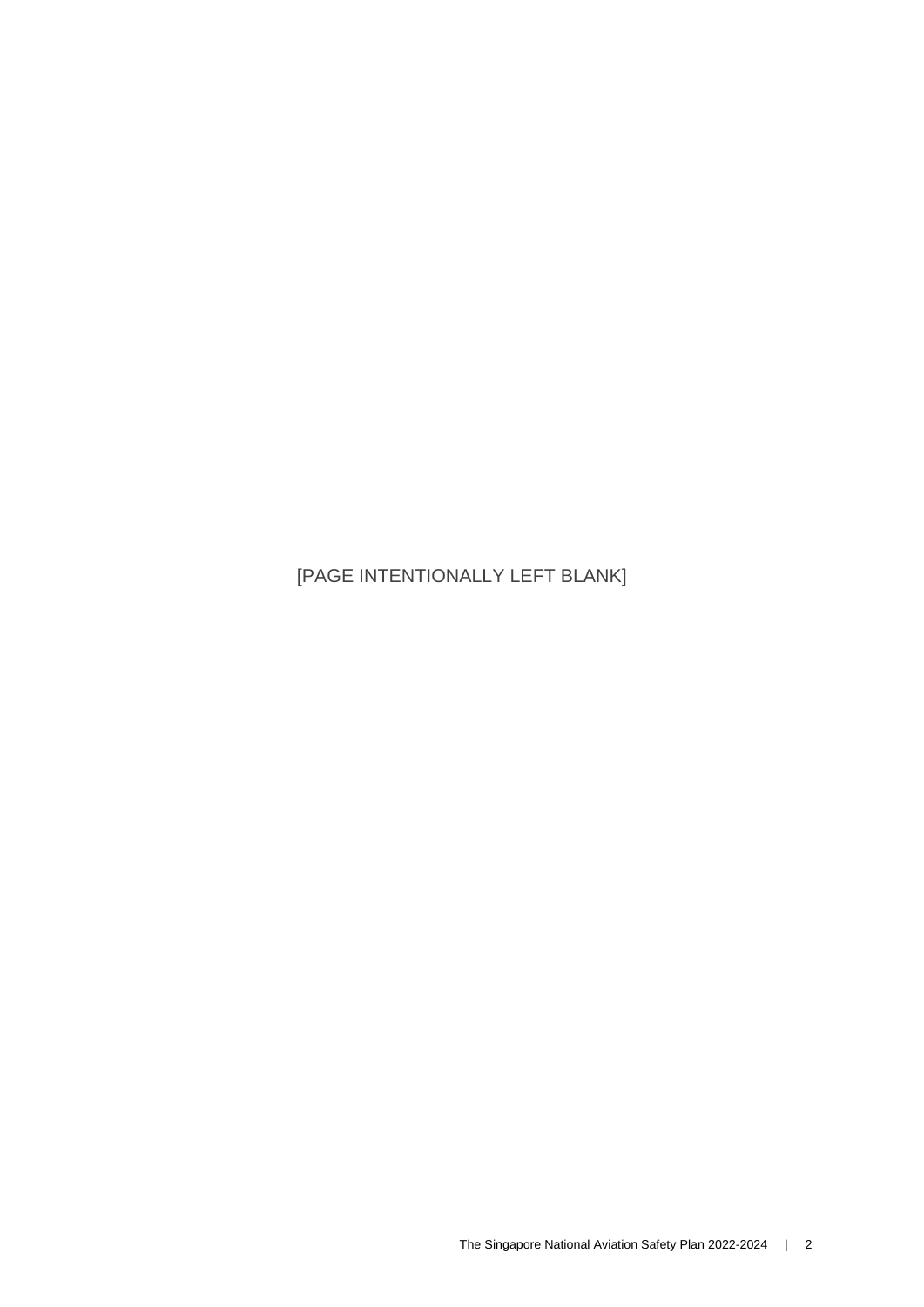#### **CONTENTS**

| <b>FOREWORD</b>                                                                                                                                                                         | 5                                |
|-----------------------------------------------------------------------------------------------------------------------------------------------------------------------------------------|----------------------------------|
| <b>INTRODUCTION</b>                                                                                                                                                                     | 6                                |
| <b>PURPOSE</b><br>DEVELOPMENT AND REVIEW OF THE NASP                                                                                                                                    | $\overline{7}$<br>$\overline{7}$ |
| <b>SAFETY OBJECTIVES</b>                                                                                                                                                                | 8                                |
| <b>SAFETY CHALLENGES</b>                                                                                                                                                                | 9                                |
| <b>OPERATIONAL SAFETY RISKS</b><br>RISKS ASSOCIATED WITH COVID-19 DISRUPTION<br><b>CHANGES TO THE OPERATING ENVIRONMENT</b><br><b>TECHNOLOGIES</b>                                      | 9<br>9<br>10<br>10               |
| <b>STRATEGIC PRIORITIES</b>                                                                                                                                                             | 11                               |
| <b>MITIGATE OPERATIONAL SAFETY RISKS</b><br><b>ENHANCE REGULATORY REGIME</b><br><b>ENABLE ENTERPRISE AND INNOVATION</b><br><b>CONTRIBUTE TO AVIATION SAFETY GLOBALLY AND REGIONALLY</b> | 11<br>11<br>11<br>12             |
| <b>ACTIONS</b>                                                                                                                                                                          | 13                               |
| <b>OPERATIONAL SAFETY</b><br><b>POLICIES AND RULES</b><br><b>SAFETY MANAGEMENT</b><br><b>DATA AND DIGITALISATION</b><br><b>REGIONAL AND GLOBAL AVIATION SAFETY</b>                      | 13<br>18<br>20<br>22<br>24       |
| <b>APPENDIX A - ABBREVIATIONS AND ACRONYMS</b>                                                                                                                                          | 27                               |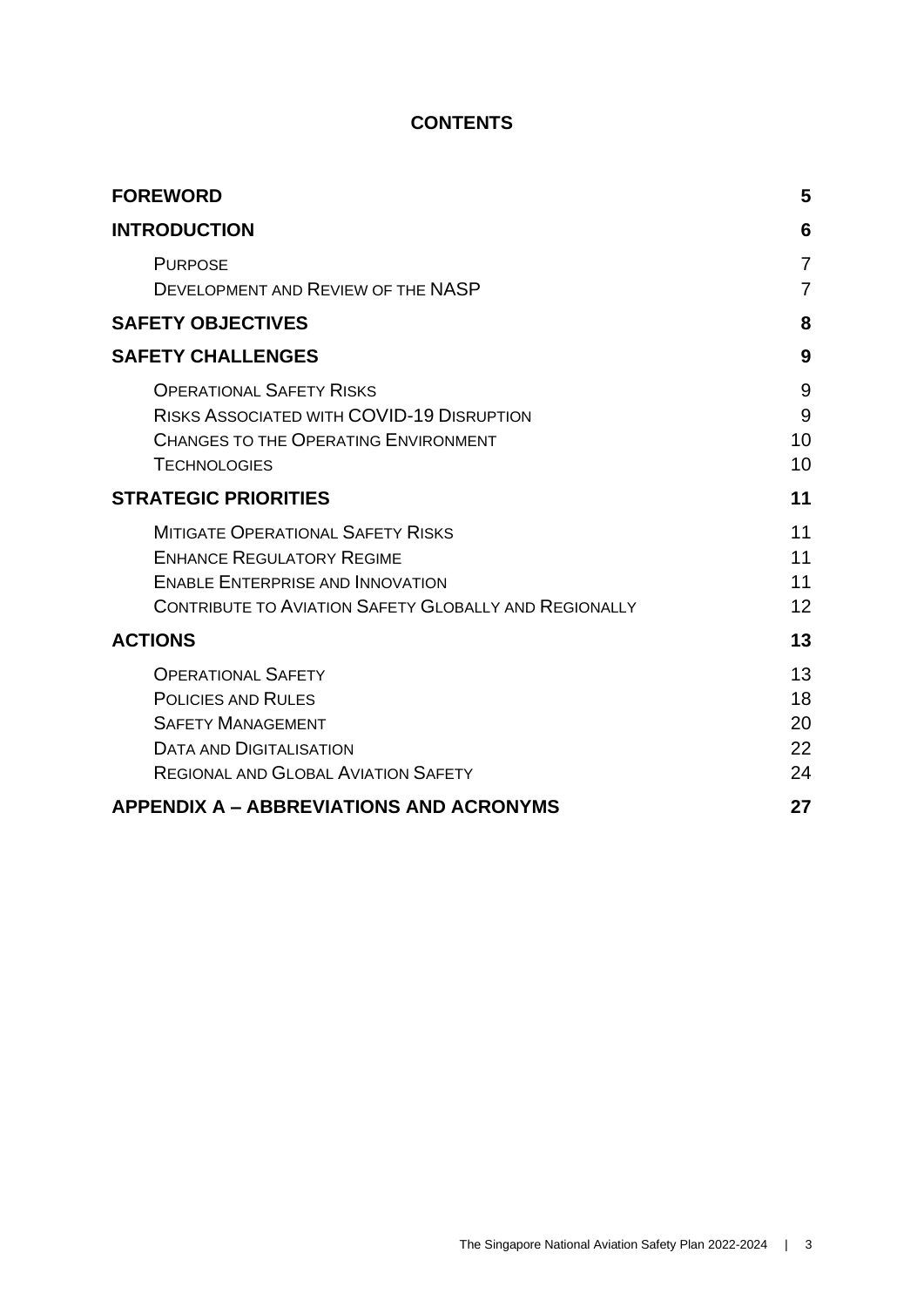[PAGE INTENTIONALLY LEFT BLANK]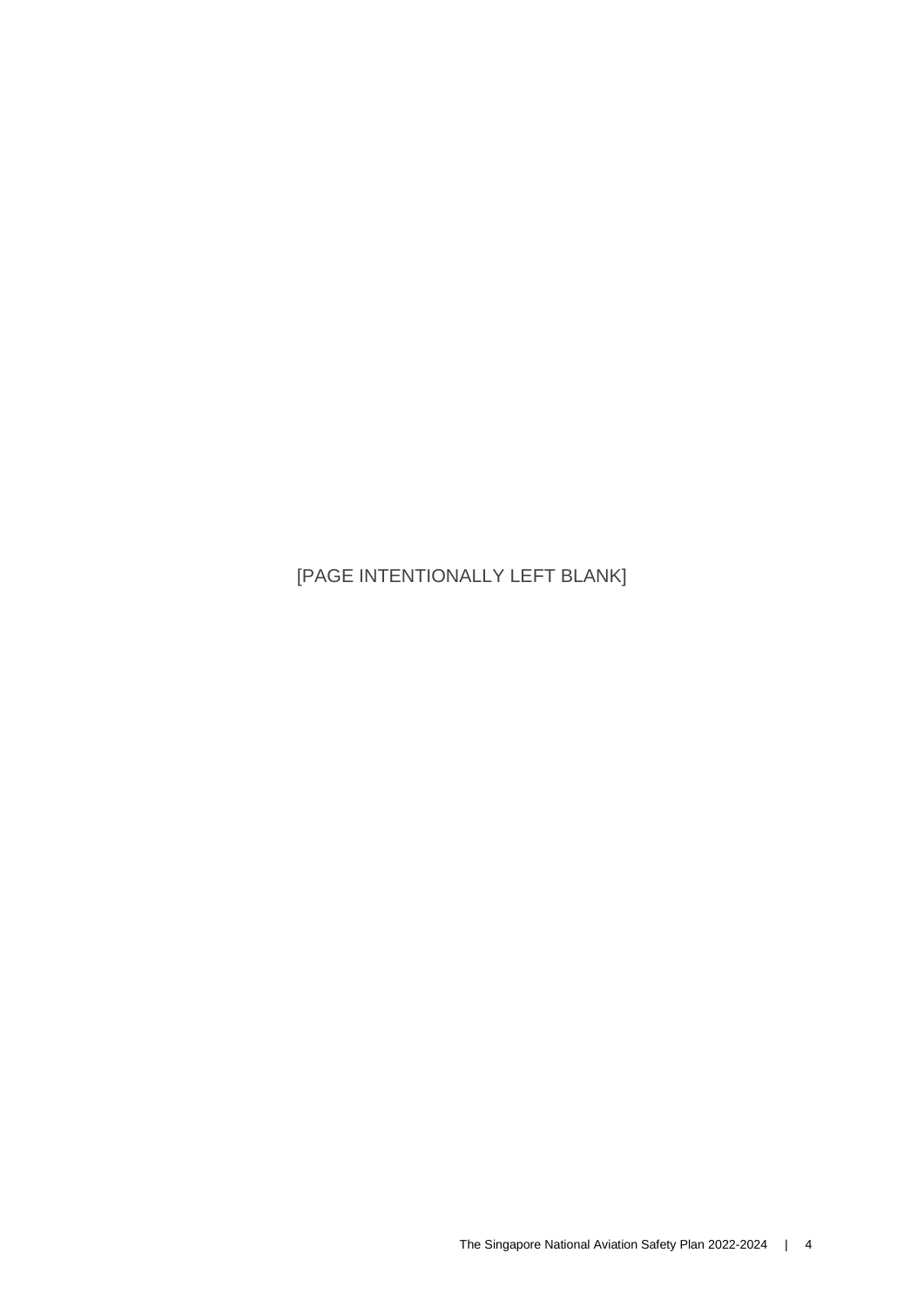### <span id="page-4-0"></span>**Foreword**

Aviation is a key contributor to Singapore's economy. While the COVID-19 pandemic has decimated international air travel and severely impacted the Singapore aviation industry, we are optimistic that brighter skies are on the horizon as Singapore ramps up its connections to the world.

Aviation has become safer over the years, brought about by innovations in technology, improvements to safety processes and focus on compliance and safety management. While there have been no fatal accidents in past two decades, we must continue to upkeep safety and not take safety for granted.

As we emerge from the COVID-19 pandemic and ramp up operations, aviation safety must remain non-negotiable and the top priority for the Singapore aviation sector. The COVID-19 pandemic has introduced unprecedented challenges, but we have built good foundations over the years – a strong safety regime, strong safety culture, and strong safety leadership. These foundations are critical not only in addressing COVIDrelated safety risks, but also other existing and emerging aviation safety risks. The strong foundations reflect the collective effort and unwavering commitment of our aviation industry towards safety.

Building on these foundations, the National Aviation Safety Plan (NASP) 2022-2024 sets out Singapore's priorities and actions to keep aviation safe. The Civil Aviation Authority of Singapore (CAAS) and the Transport Safety Investigation Bureau (TSIB) will work closely with the aviation industry to implement the NASP. Through the NASP, Singapore will also contribute to advancing aviation safety globally in collaboration with international and regional partners.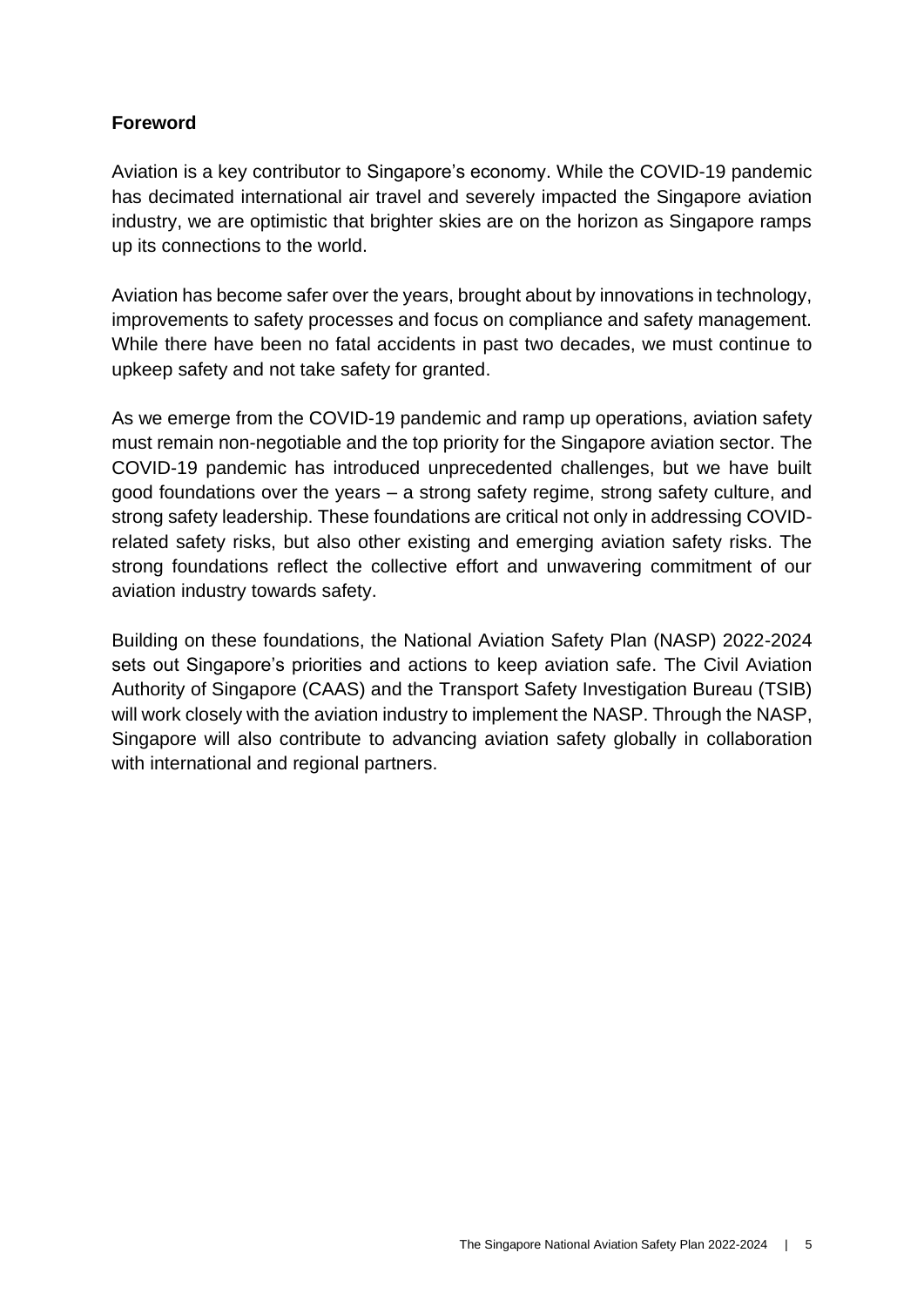<span id="page-5-0"></span>[PAGE INTENTIONALLY LEFT BLANK]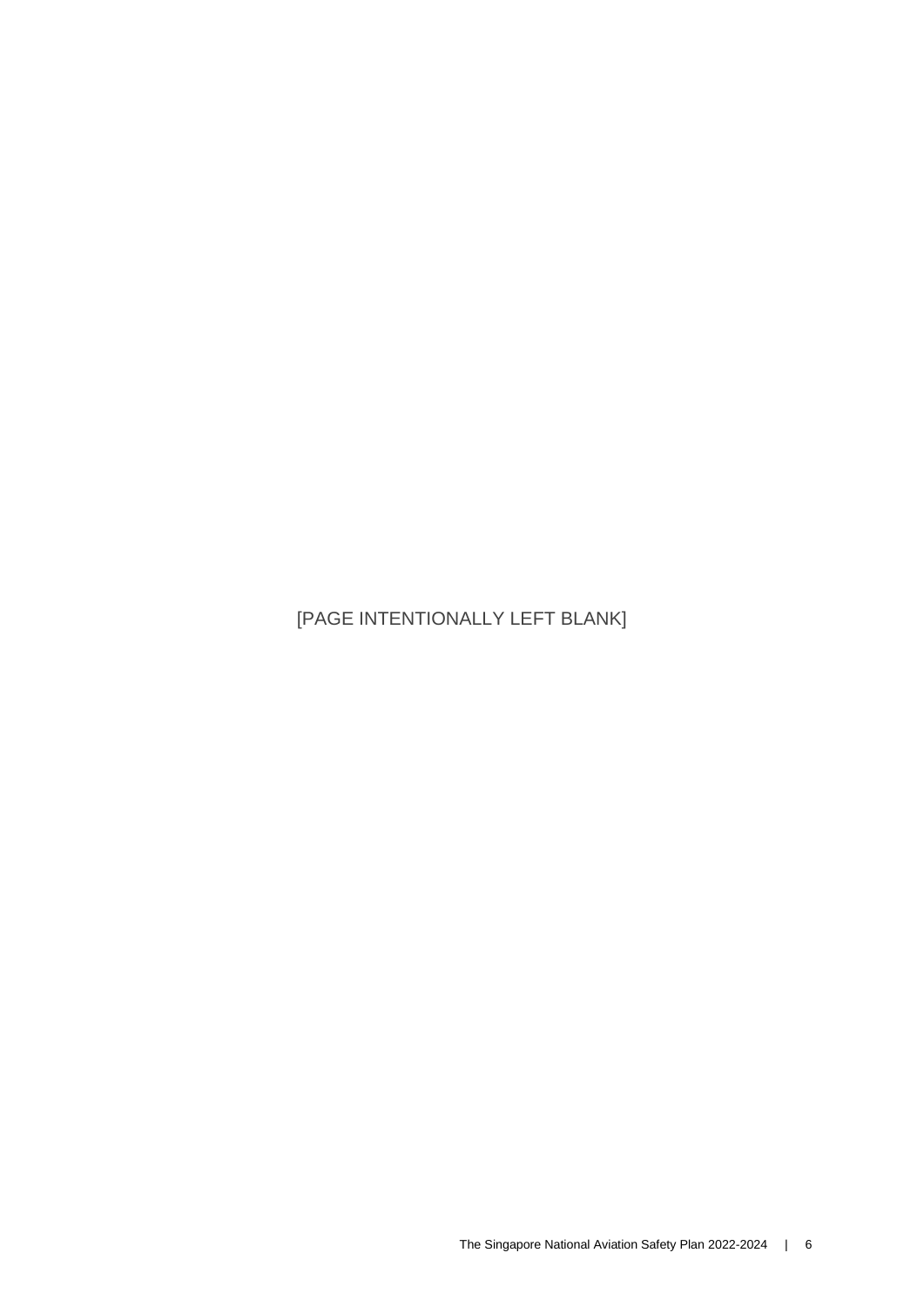#### **Introduction**

#### <span id="page-6-0"></span>Purpose

The NASP sets out the objectives, challenges, strategic priorities, and the safety actions to be taken by, or driven by CAAS and TSIB, in collaboration with the aviation industry. The NASP is an action plan for the aviation industry to address key risks and safety challenges and complements the State Safety Programme (SSP) Document, which articulates Singapore's regulatory philosophy, values, and commitments to achieve our safety objectives.

Singapore has deep interests to contribute to safe and efficient international air travel. The International Civil Aviation Organization (ICAO), through the Global Aviation Safety Plan (GASP) and other initiatives, is advocating a proactive approach to manage safety and has identified global safety objectives, risk categories and desired outcomes. In this regard, the NASP supports the implementation of the ICAO GASP and its associated Asia-Pacific Regional Aviation Safety Plan (AP-RASP).

#### <span id="page-6-1"></span>Development and Review of the NASP

CAAS leads the development and review of the NASP in consultation with TSIB. The NASP is approved by the National Aviation Safety Committee (NASC) which is chaired by the Director-General of Civil Aviation and comprises representatives from the Ministry of Transport (MOT), TSIB and relevant Groups/Divisions within CAAS involved in safety regulation.

CAAS initiates and manages the review of the NASP every three years, or more frequently as required, to ensure the continued relevance of the NASP. In collaboration with the Singapore aviation industry, CAAS leads the identification and assessment of new or emerging risks as well as the review of existing risks.

CAAS monitors the implementation of the action items in the NASP and shares them with the members of the NASC and at industry engagement sessions. This process provides assurance that safety improvements are continuously made to achieve our safety objectives under the SSP. This process also provides the basis for initiating further safety actions as necessary.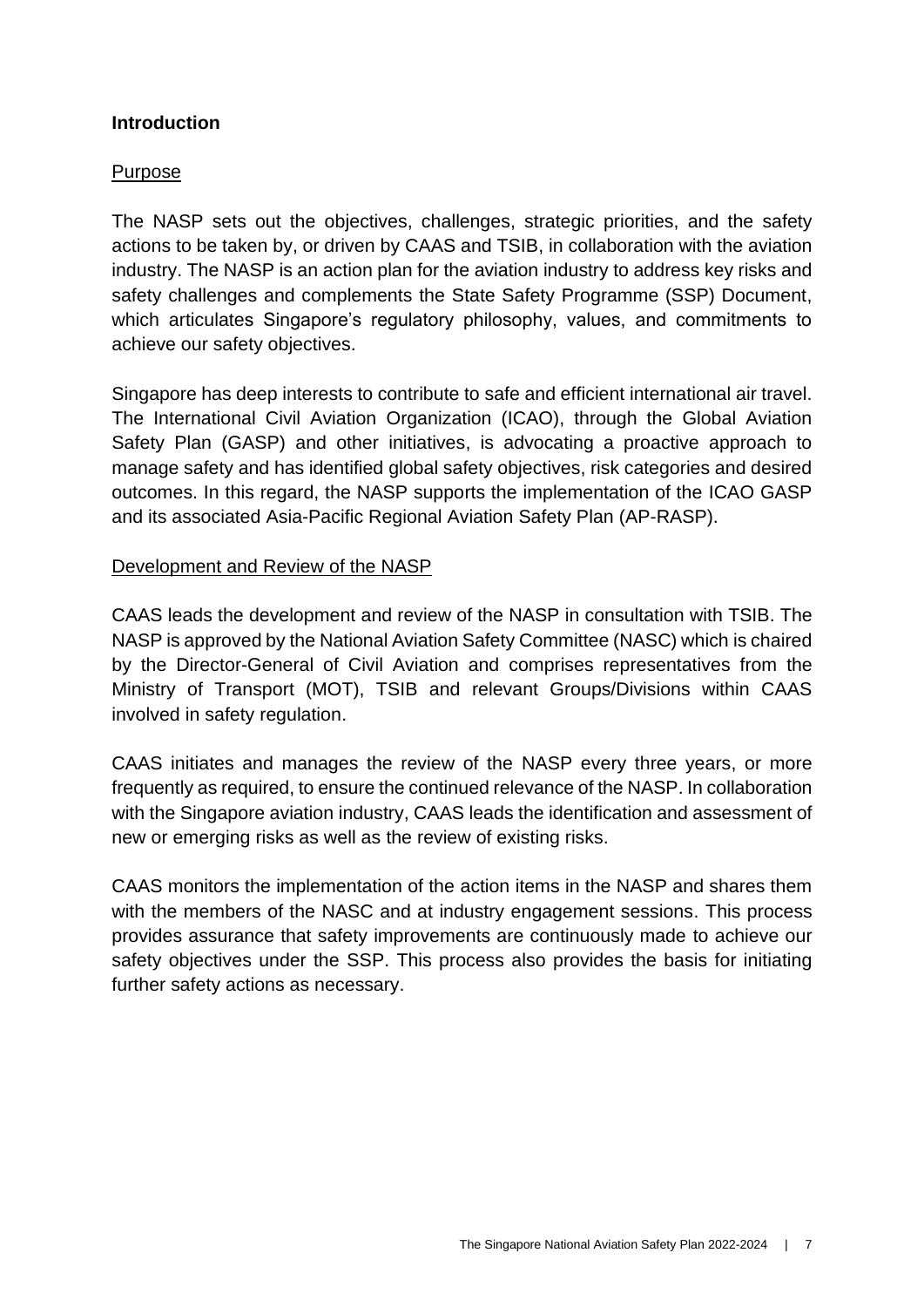#### <span id="page-7-0"></span>**Safety Objectives**

Singapore strives for high standards in aviation safety, underpinned by a strong safety regime, strong and positive safety culture and strong safety leadership. In this regard, Singapore has identified five safety objectives under its SSP. The safety objectives are as follows:

- a) Enhance the level of safety of Singapore's aviation operations, and in particular, to maintain zero fatal accidents involving entities under its safety oversight;
- b) Ensure that Singapore's aviation safety oversight and investigative regimes are effective, robust, aligned with ICAO Standards and Recommended Practices and keep pace with industry developments;
- c) Ensure that hazards in Singapore's aviation operating environment are proactively identified, and related risks assessed and mitigated to as low as reasonably practicable;
- d) Foster a positive safety culture and strengthen cooperation among industry stakeholders; and
- e) Pursue and advocate for the enhancement of aviation safety regionally and globally.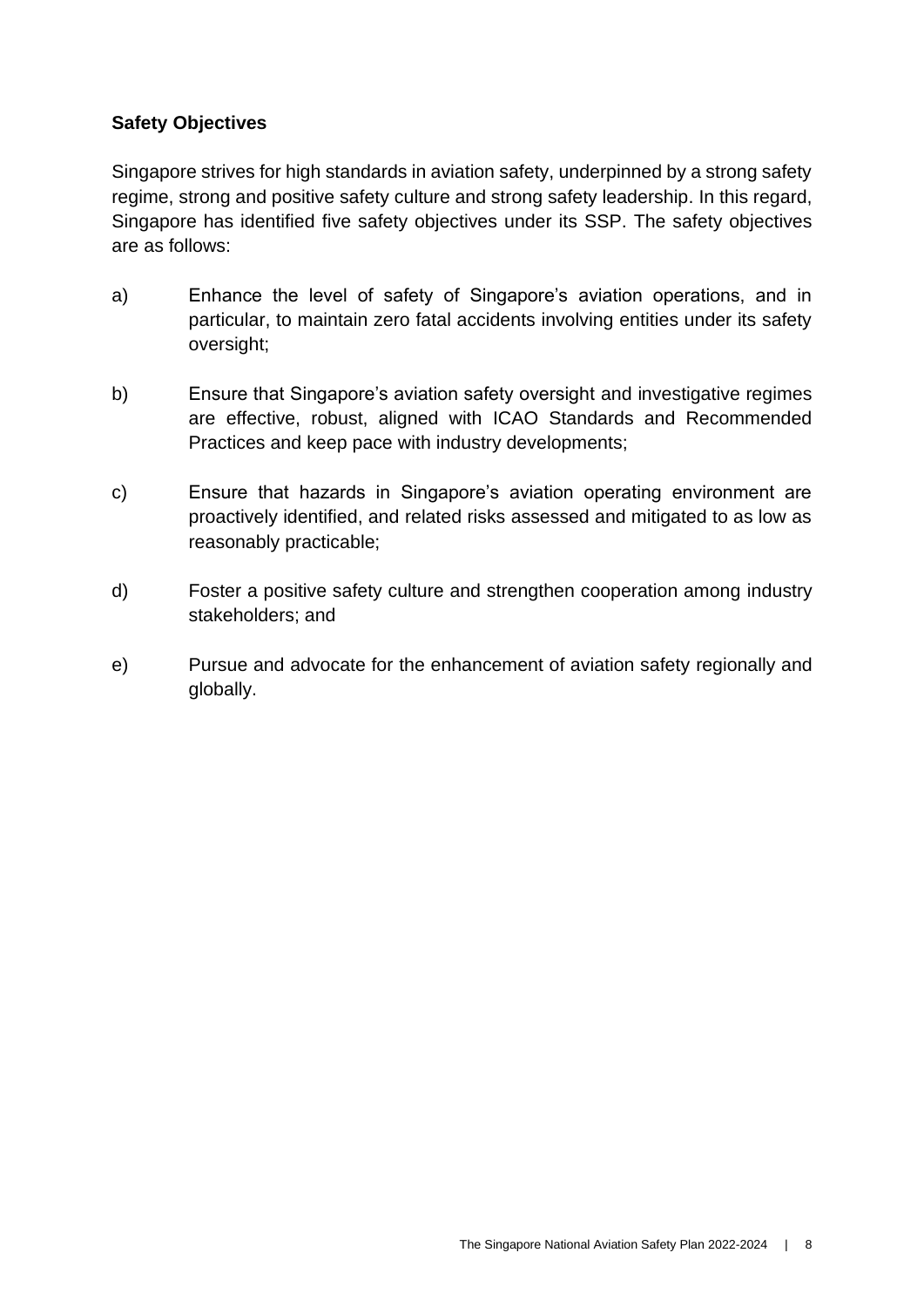#### <span id="page-8-0"></span>**Safety Challenges**

While Singapore has a strong aviation safety regime, there remains both existing and emerging challenges that we must pay attention to. These challenges include the safety risks inherent in aviation operations as well as the risks associated with the disruption caused by the COVID-19 pandemic. Furthermore, changes to the operating environment and the increased adoption of technologies may pose risks to operations.

#### <span id="page-8-1"></span>Operational Safety Risks

Globally and regionally, there are five high risk categories that have been identified as key safety priorities. These are included in the NASP. They are:

- a) Runway incursion
- b) Runway excursion
- c) Mid-air collision
- d) Loss of control in-flight
- e) Controlled flight into terrain.

In addition, there are two safety risks of relevance to the Singapore aviation industry. These safety risks were identified based on data and information from the Singapore Safety Data Collection and Processing System (SDCPS), which include information from mandatory and voluntary reports, accident and investigation reports, safety oversight activities, Singapore's safety performances and trends, and industry engagements. These risks are:

- a) Systems component failure
- b) Ground occurrences resulting in damage.

Mitigating measures have been implemented over the years to directly address the abovementioned operational safety risks. While these measures remain in place, further actions are being developed to address these risks such as through strengthening of safety management capabilities and safety culture.

#### <span id="page-8-2"></span>Risks Associated with COVID-19 Disruption

The COVID-19 pandemic gave rise to unprecedented disruption to air operations and additional safety risks. Based on information from regional and global sources and the context of our operating environment, Singapore has identified the following COVID-19 related key safety risks: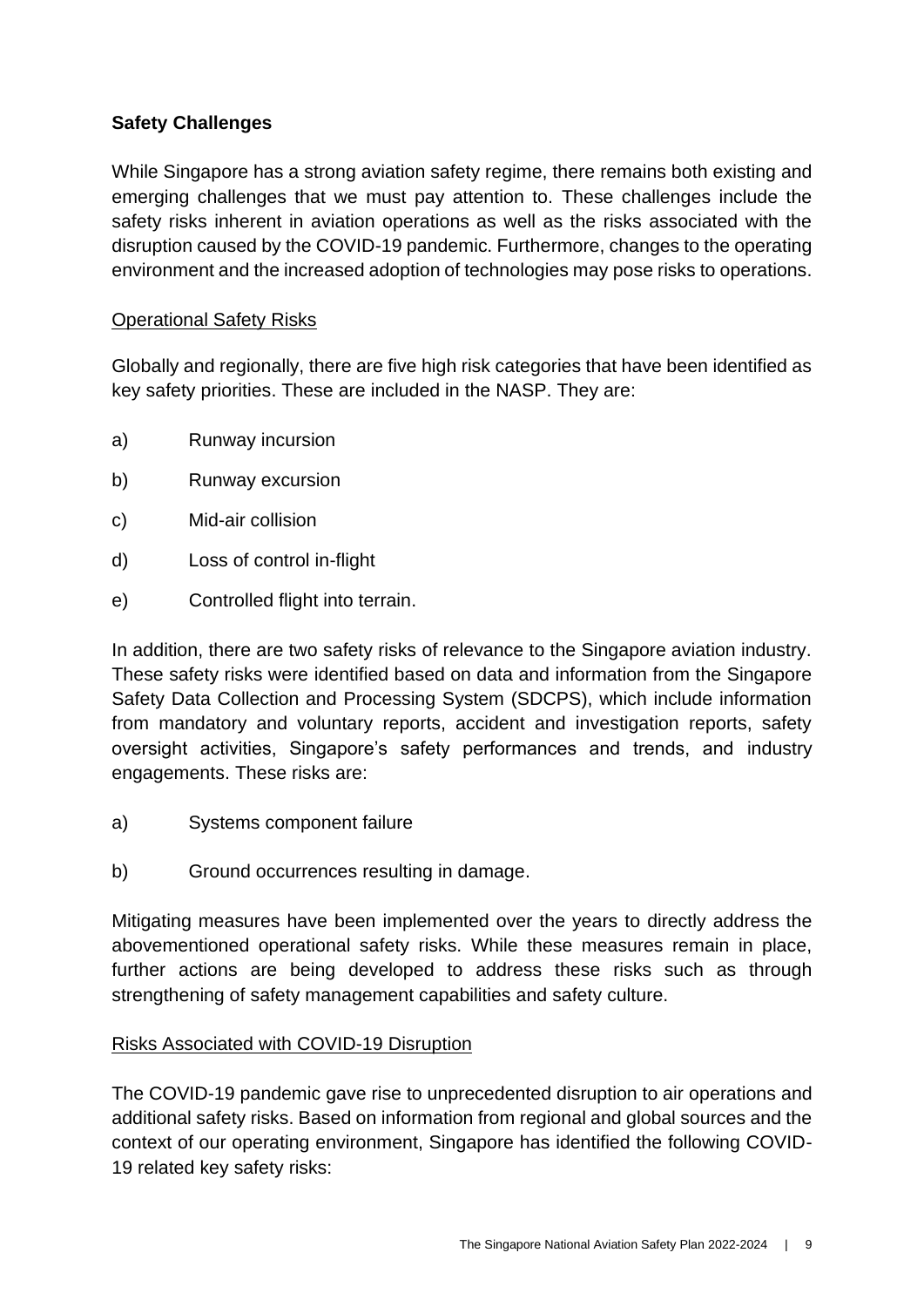- a) Decrease in competency of flight crew and air traffic controllers
- b) Malfunction of aircraft returned to service after prolonged inactivity
- c) Decrease in organisational focus on safety.

Other safety issues include the loss of familiarity with safety processes due to changes in the operating environment, weakening of safety culture and loss of safety expertise due to cost-cutting.

#### <span id="page-9-0"></span>Changes to the Operating Environment

Changes to the operating environment may pose safety implications to operations. For example, Changi Airport has been undergoing major infrastructural improvements and adopting changes to operations such as the re-building of Runway 2 and the construction of a new network of taxiways to accommodate aviation growth in the long term. With a significant change in operating environment, the downstream impacts on areas such as air operations and aerodrome safety must be addressed in a holistic manner. Another example is the safe integration of unmanned aircraft systems into the aviation system considering Singapore's busy airspace and urban environment.

#### <span id="page-9-1"></span>**Technologies**

The increasing use of technologies and automation can offer greater reliability and improve safety. Increasing automation of aircraft systems reduces the need for human intervention, thereby reducing human error, increasing efficiency, and achieving cost benefits. However, new technologies also introduce new risks to flight, air navigation services and aerodrome operations. We must address the potential impact of increasing reliance on automation systems. In cases of emergencies or system failures, the pilots' manual flying skills are crucial in ensuring safe outcomes. Existing regulatory frameworks and safety management systems (SMS) must adapt to build safeguards. Stronger competencies in assessing digital tools and systems and the related human factors must be developed.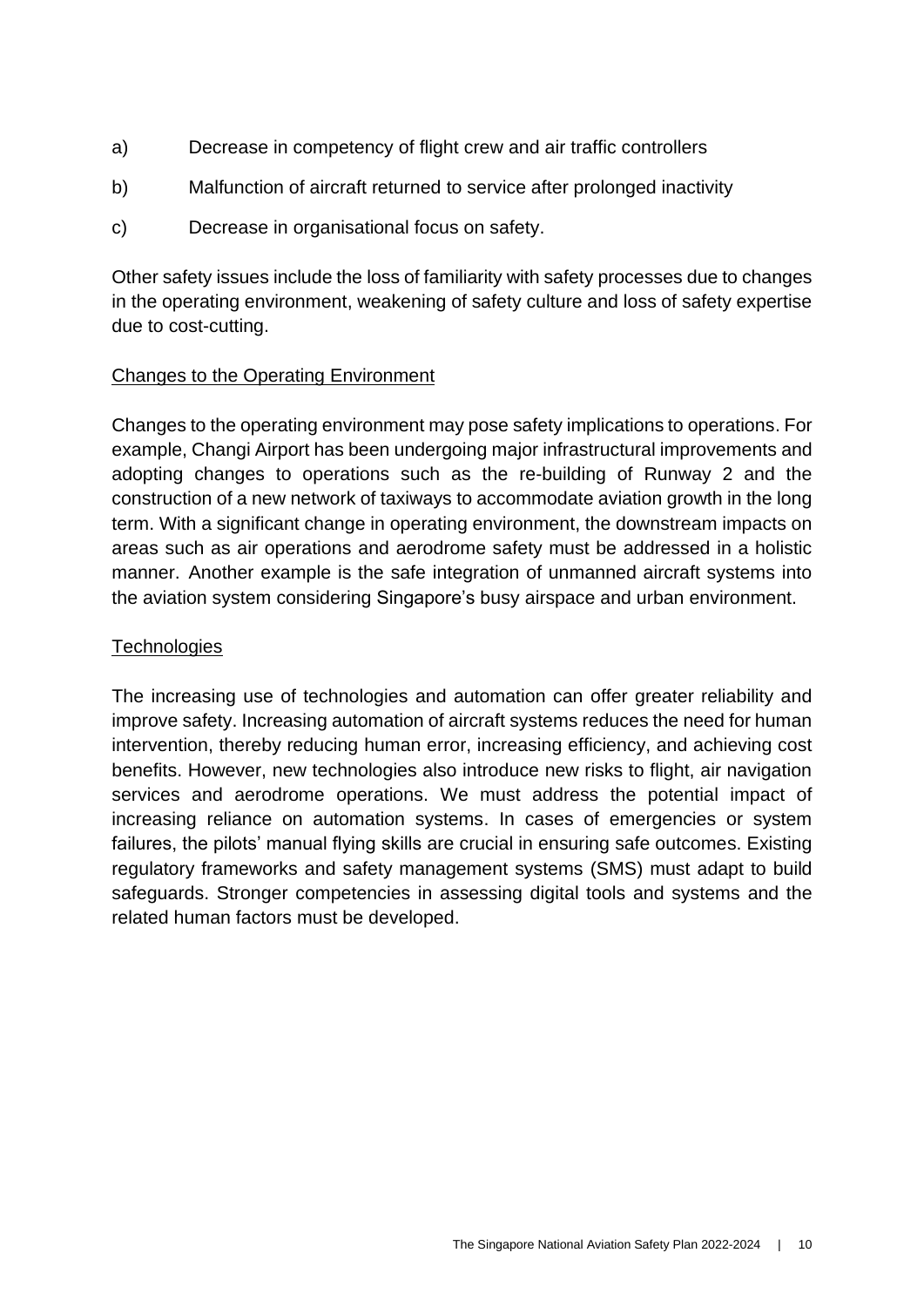#### <span id="page-10-0"></span>**Strategic Priorities**

Noting the safety challenges, the NASP outlines four strategic priorities, which anchor the development of safety actions for 2022-2024.

#### <span id="page-10-1"></span>Mitigate Operational Safety Risks

As air travel recovers, we must pre-emptively mitigate the COVID-19 pandemic related safety and operational safety risks that have been identified. These risks can manifest in our immediate operating environment and/or in the areas where Singapore air operators operate to. The measures include targeted interventions, as well as measures that may be taken by the industry under the SMS of individual service providers.

#### <span id="page-10-2"></span>Enhance Regulatory Regime

CAAS aims for robust regulations and effective processes that provide clear direction to the aviation industry and are in line with international best practices. We will also enhance safety management at the State and industry levels. CAAS and TSIB will continue to adopt an inclusive approach and engage the aviation industry in the development of policies and regulations.

Complementing efforts to strengthen the safety oversight and surveillance regime, CAAS and TSIB will also focus on strengthening the aviation safety culture in Singapore to enable individuals and organisations to internalise safety considerations and take initiative to proactively address safety risks.

#### <span id="page-10-3"></span>Enable Enterprise and Innovation

CAAS aims to enhance the aviation safety regulatory regime to support innovative and enterprise advancements while upholding safety and providing regulatory clarity.

<span id="page-10-4"></span>CAAS will continue to collaborate with international partners to harmonise practices and, to the extent possible, reduce the regulatory compliance costs of the industry. In doing so, the aviation industry becomes more productive while reduced duplication of resources allows for regulatory resources to be prioritised for other safety enhancements. As of January 2022, CAAS has concluded 11 Technical Arrangements or Bilateral Agreements in areas including aircraft maintenance and certification with eight States / Regions.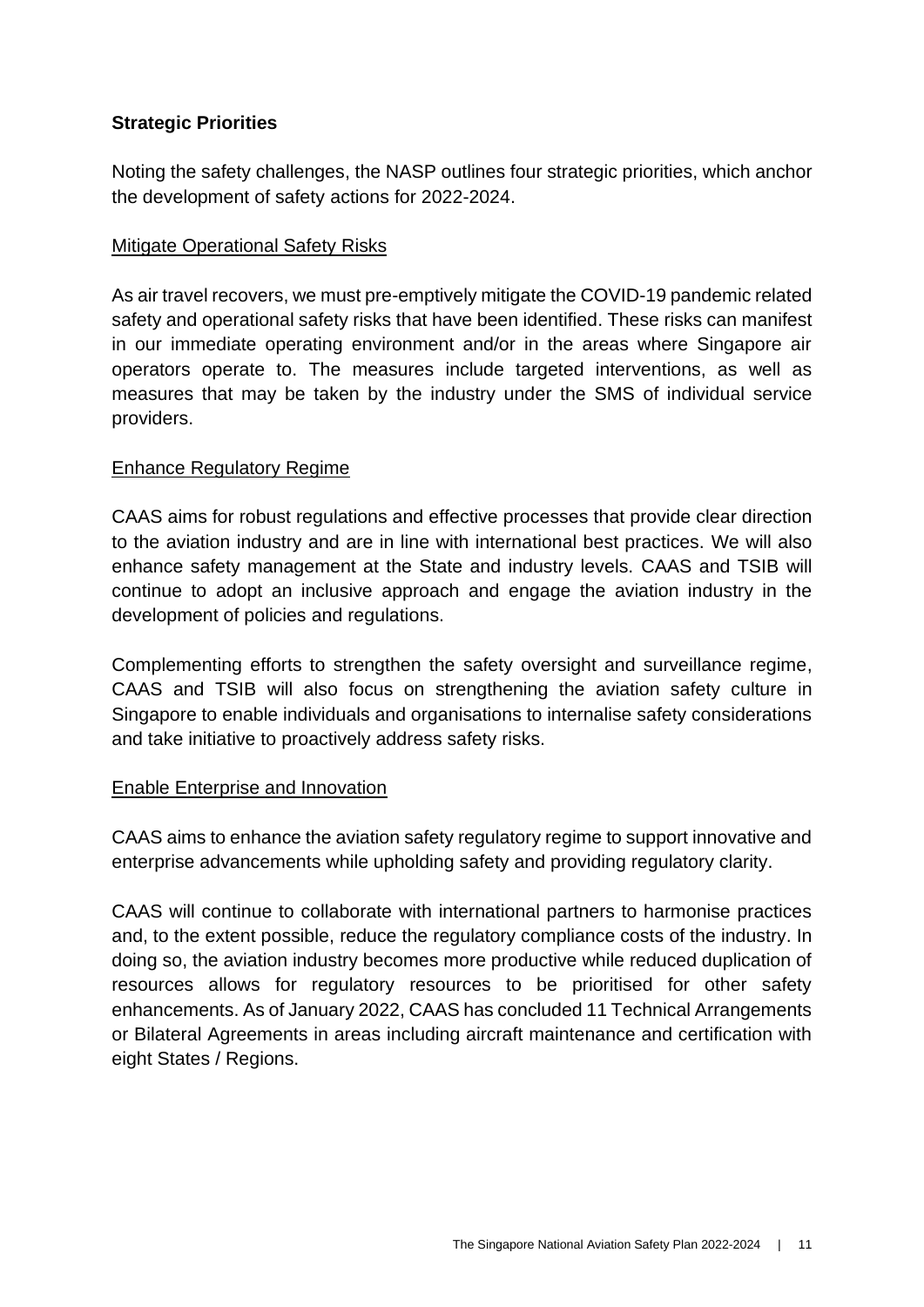#### Contribute to Aviation Safety Globally and Regionally

CAAS and TSIB will continue to collaborate with ICAO and partners in the Asia-Pacific region to promote the harmonisation of best practices, provide technical and investigation assistance including through the Singapore Aviation Academy (SAA), and deepen regional data-sharing efforts to enhance regional aviation safety. We will also continue to contribute to international standards setting and international civil aviation development at ICAO.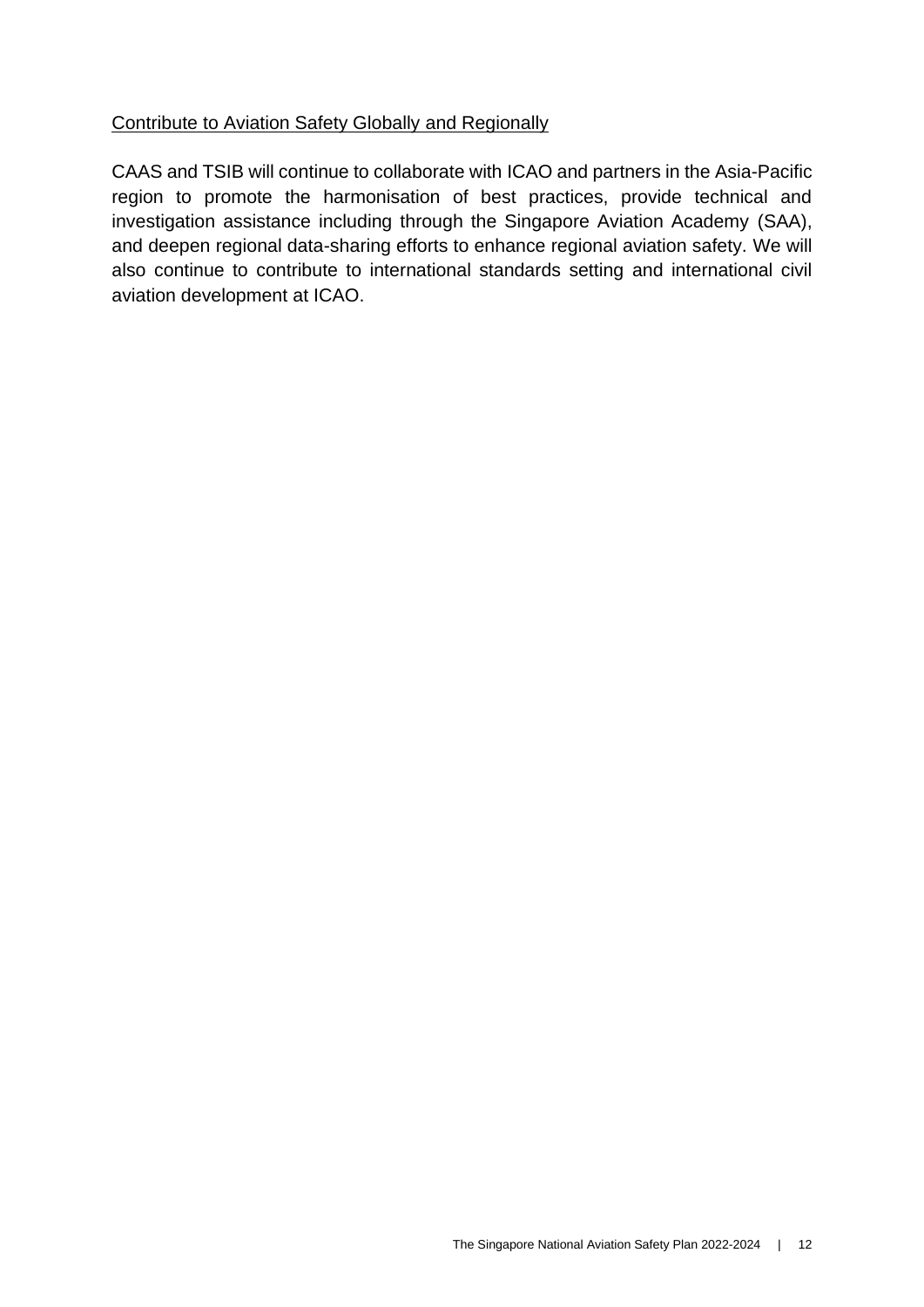## <span id="page-12-0"></span>**Actions**

In line with the identified strategic priorities, the NASP establishes an action plan for 2022-2024 to guide the safety developments of the Singapore aviation sector. CAAS and TSIB have been working with the industry where appropriate to implement these actions, which cover five areas: operational safety, policies and rules, safety management, data and digitalisation, and regional and global aviation safety.

#### <span id="page-12-1"></span>(A) Operational Safety

Singapore is committed to reducing operational safety risks to as low as reasonably practicable. This section addresses operational safety risks identified earlier, through three areas – flight operations, provision of air navigation services, and aerodrome operations.

#### *Flight Operations*

| <b>Action</b> |                                                                                                                                                                                                                                                            | <b>Lead</b>                   | <b>Completion</b> |
|---------------|------------------------------------------------------------------------------------------------------------------------------------------------------------------------------------------------------------------------------------------------------------|-------------------------------|-------------------|
| A.1           | Focus safety oversight activities on Singapore<br>air operators to ensure that operational and<br>safety processes are robust, resources and<br>crew manning are adequate, and crew<br>proficiencies are monitored, as airline<br>operations ramp up       | CAAS                          | 2022              |
| A.2           | Increase frequency of safety oversight<br>activities on the airworthiness of aircraft that<br>are returned to service following prolonged<br>parking, through close monitoring of the<br>aircraft reliability programme                                    | CAAS                          | 2022              |
| A.3           | Review and implement flight crew reactivation<br>and induction training programmes to mitigate<br>COVID-19 related risks, to enable safe ramp<br>up of aviation activities                                                                                 | Singapore<br>Air<br>Operators | 2022              |
| A.4           | Review the selection criteria, training<br>requirements and oversight processes for<br>Authorised Flight Examiners (AFEs), to<br>improve AFE capabilities and consistency of<br>AFE assessments, ahead of the introduction<br>of competency-based training | CAAS                          | 2023              |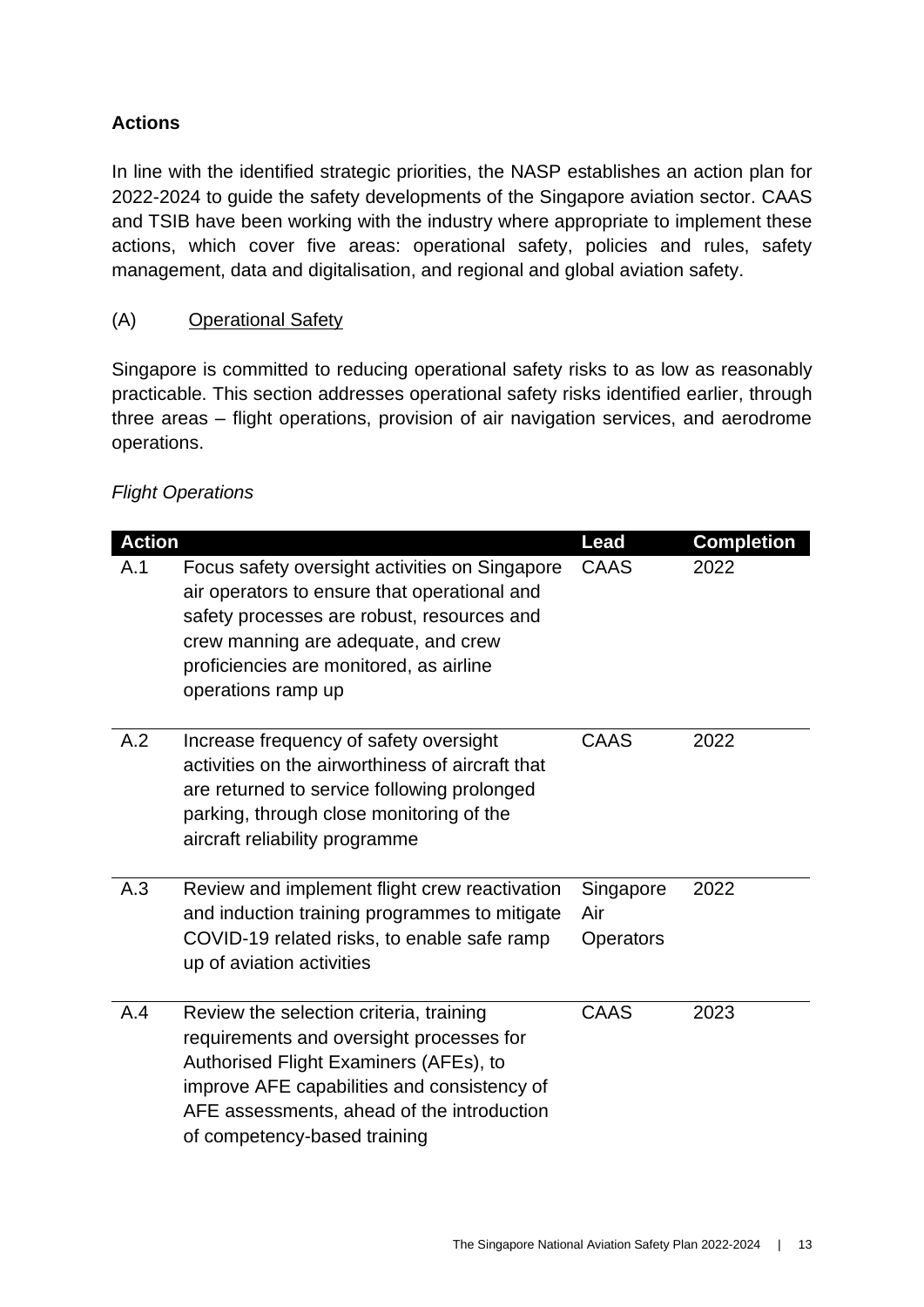| A.5                                                                                                                                                                                                              | Review flight crew training regulations and<br>collaborate with Singapore air operators to<br>fully implement competency-based flight crew<br>training to improve abilities to handle<br>uncertain, unexpected and unprecedented in-<br>flight situations | <b>CAAS</b>                                   | 2024 |
|------------------------------------------------------------------------------------------------------------------------------------------------------------------------------------------------------------------|-----------------------------------------------------------------------------------------------------------------------------------------------------------------------------------------------------------------------------------------------------------|-----------------------------------------------|------|
| A.6                                                                                                                                                                                                              | Review flight crew training requirements to<br>reinforce key manual handling abilities and<br>automation management competencies                                                                                                                          | <b>CAAS</b>                                   | 2024 |
| A.7                                                                                                                                                                                                              | Review regulations and guidance to provide<br>clarity on the responsibilities of shippers and<br>their agents in the declaration of dangerous<br>goods, to reduce risk of carriage of<br>undeclared dangerous goods                                       | <b>CAAS</b>                                   | 2023 |
| A.8                                                                                                                                                                                                              | Launch communications and training<br>campaign to increase awareness of<br>undeclared dangerous goods and potential<br>penalties, to address relevant risks including<br>inadvertent carriage by unapproved entities                                      | <b>CAAS</b>                                   | 2023 |
| A.9                                                                                                                                                                                                              | Expand the scope of the aircraft type<br>acceptance evaluation to strengthen the<br>airworthiness assessment of the type design<br>of aircraft used by Singapore air operators                                                                            | <b>CAAS</b>                                   | 2023 |
| A.10                                                                                                                                                                                                             | Develop regulatory framework and guidance<br>for the operation of aircraft equipped with<br>enhanced visual systems operating under<br>performance-based aerodrome operating<br>minima (PBAOM)                                                            | CAAS                                          | 2024 |
| A.11                                                                                                                                                                                                             | Develop a data analysis framework and<br>programme with Singapore air operators to<br>deepen analysis of flight operations safety<br>data and occurrences and uncover safety<br>vulnerabilities                                                           | CAAS,<br>Singapore<br>Air<br><b>Operators</b> | 2024 |
| <b>Related Safety</b><br>Enhance the level of safety of Singapore's aviation<br>Objective(s)<br>operations, and in particular, to maintain zero fatal<br>accidents involving entities under its safety oversight |                                                                                                                                                                                                                                                           |                                               |      |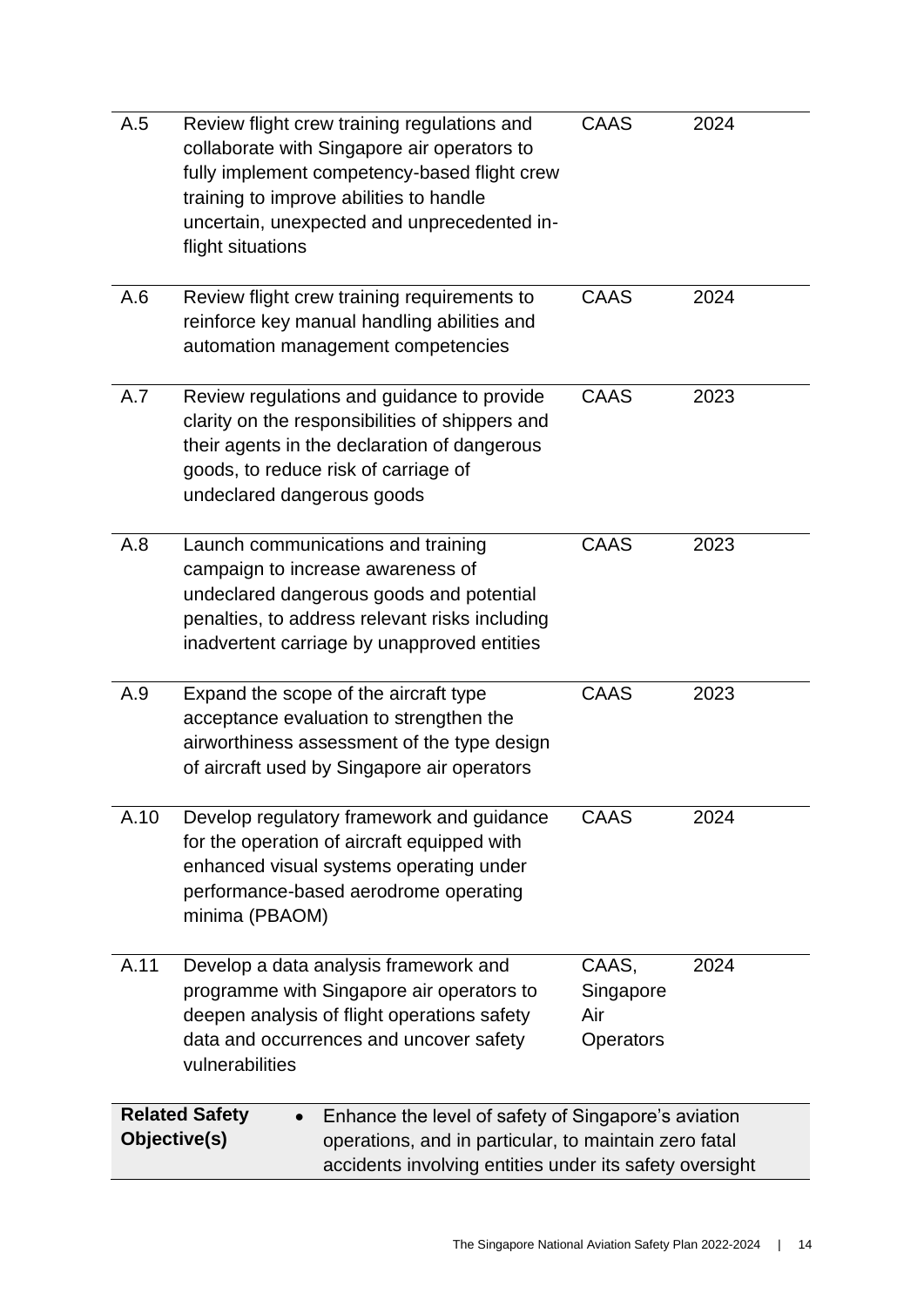| <b>Related Strategic</b> | $\bullet$ | <b>Mitigate Operational Safety Risks</b>                |
|--------------------------|-----------|---------------------------------------------------------|
| <b>Priorities</b>        |           | • Enhance Regulatory Regime                             |
| <b>Related GASP</b>      |           | • Goal 1: Achieve a Continuous Reduction of Operational |
| Goal(s)                  |           | <b>Safety Risks</b>                                     |
| <b>Related AP-RASP</b>   | $\bullet$ | <b>Goal I: Reduction in Operational Risks</b>           |
| Goal(s)                  |           |                                                         |

*Provision of Air Navigation Services*

| <b>Action</b><br>A.12 | Focus safety oversight activities on the air<br>navigation services provider (ANSP) to<br>ensure that operational and safety processes<br>are robust, resources and air traffic control<br>officer (ATCO) manning are adequate, and<br>personnel proficiencies are monitored, as<br>operations ramp up | Lead<br><b>CAAS</b><br>(AAR)                            | <b>Completion</b><br>2022 |
|-----------------------|--------------------------------------------------------------------------------------------------------------------------------------------------------------------------------------------------------------------------------------------------------------------------------------------------------|---------------------------------------------------------|---------------------------|
| A.13                  | Enhance runway safety programmes at<br>Changi and Seletar airports to further mitigate<br>the risk of runway incidents                                                                                                                                                                                 | <b>CAAS</b><br>(AAR),<br>ANSP,<br>Aerodrome<br>Operator | 2022                      |
| A.14                  | Develop and implement an enhanced<br>continuous training programme to prepare<br>ATCOs for the resumption of high traffic<br>volume at Changi and Seletar airports                                                                                                                                     | <b>ANSP</b>                                             | 2022                      |
| A.15                  | Conduct review of air traffic control (ATC)<br>coordination procedures with the Republic of<br>Singapore Air Force to ensure smooth and<br>safe civil-military coordination                                                                                                                            | <b>CAAS</b><br>(AAR),<br><b>ANSP</b>                    | 2022                      |
| A.16                  | Review adequacy of ANSP's current<br>agreements with private and public agencies<br>to strengthen resources and capabilities to<br>respond to Search and Rescue emergencies                                                                                                                            | <b>CAAS</b><br>(AAR),<br><b>ANSP</b>                    | 2023                      |
| A.17                  | Pursue development of remaining regional Air<br>Traffic Management (ATM) contingency plan<br>with neighbouring area control centres                                                                                                                                                                    | CAAS<br>(AAR),<br><b>ANSP</b>                           | 2025                      |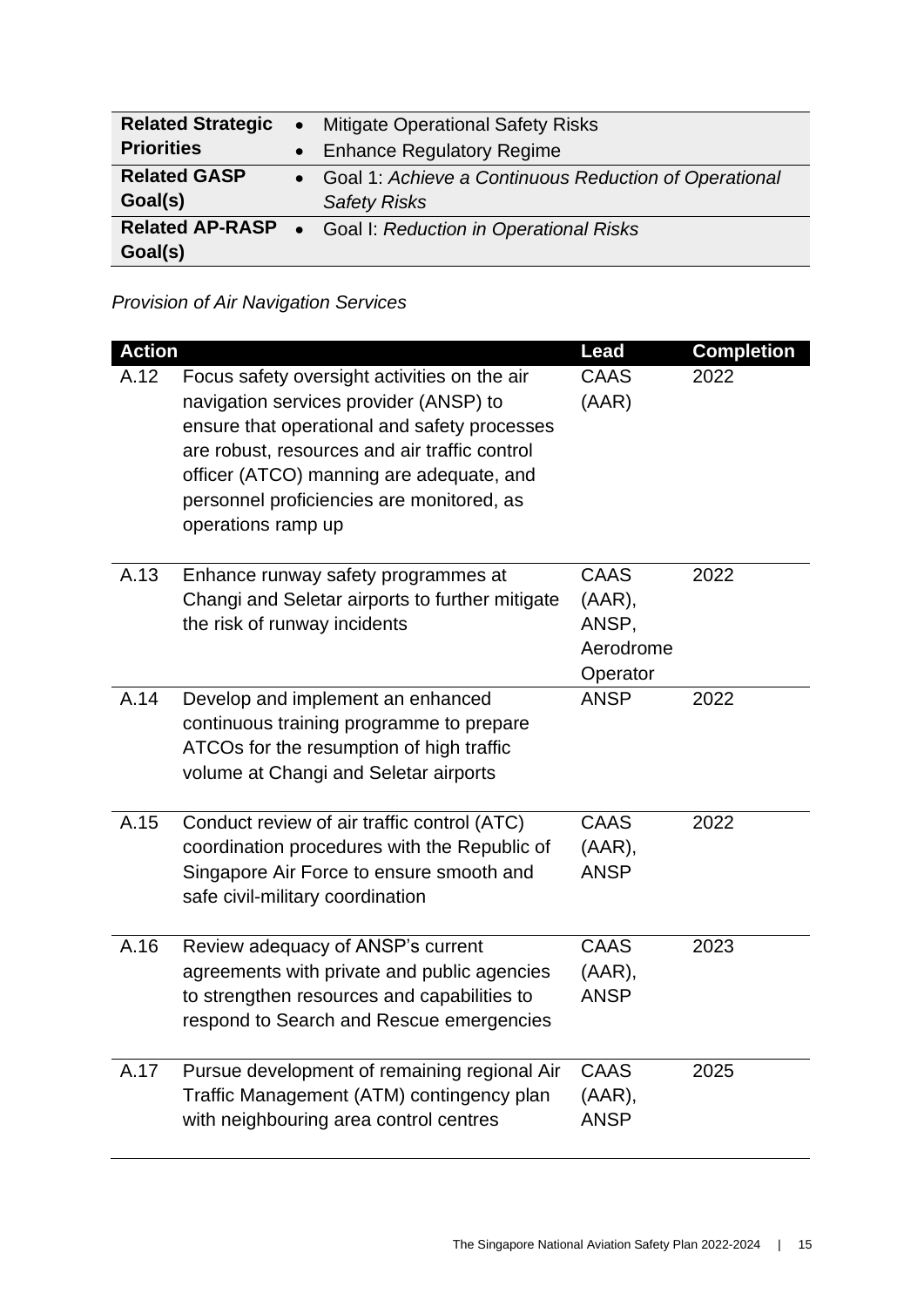| A.18              | <b>ANSP</b><br>Complete all Air Traffic Services Engineering<br>2023<br>Professionals (ATSEP) training so that the<br>personnel who maintain Air Traffic Services<br>(ATS) systems are equipped with the<br>necessary skills and knowledge |           |                                                         |             |      |  |
|-------------------|--------------------------------------------------------------------------------------------------------------------------------------------------------------------------------------------------------------------------------------------|-----------|---------------------------------------------------------|-------------|------|--|
| A.19              |                                                                                                                                                                                                                                            |           | Conduct assessment of air navigation                    | <b>ANSP</b> | 2023 |  |
|                   |                                                                                                                                                                                                                                            |           | systems to identify and mitigate potential              |             |      |  |
|                   |                                                                                                                                                                                                                                            |           | vulnerabilities and single points of failure to         |             |      |  |
|                   |                                                                                                                                                                                                                                            |           | enhance system robustness                               |             |      |  |
| A.20              |                                                                                                                                                                                                                                            |           | Enable and ensure safe integration of                   | <b>CAAS</b> |      |  |
|                   |                                                                                                                                                                                                                                            |           | unmanned aircraft into airspace through:                |             |      |  |
|                   | (i)                                                                                                                                                                                                                                        |           | <b>Implementation of Centralised Flight</b>             |             | 2022 |  |
|                   |                                                                                                                                                                                                                                            |           | Management System (CFMS) as                             |             |      |  |
|                   |                                                                                                                                                                                                                                            |           | foundation to Unmanned Traffic                          |             |      |  |
|                   |                                                                                                                                                                                                                                            |           | Management (UTM) system                                 |             |      |  |
|                   | (ii)                                                                                                                                                                                                                                       |           | Development of 1 <sup>st</sup> spiral of UTM            |             | 2023 |  |
|                   |                                                                                                                                                                                                                                            | system    |                                                         |             |      |  |
|                   | (iii)                                                                                                                                                                                                                                      |           | Development of 2 <sup>nd</sup> spiral of UTM            |             | 2026 |  |
|                   |                                                                                                                                                                                                                                            |           | system with info sharing with ATM                       |             |      |  |
|                   |                                                                                                                                                                                                                                            | system    |                                                         |             |      |  |
|                   | <b>Related Safety</b>                                                                                                                                                                                                                      |           | Enhance the level of safety of Singapore's aviation     |             |      |  |
| Objective(s)      |                                                                                                                                                                                                                                            |           | operations, and in particular, to maintain zero fatal   |             |      |  |
|                   |                                                                                                                                                                                                                                            |           | accidents involving entities under its safety oversight |             |      |  |
|                   | <b>Related Strategic</b>                                                                                                                                                                                                                   | $\bullet$ | <b>Mitigate Operational Safety Risks</b>                |             |      |  |
| <b>Priorities</b> |                                                                                                                                                                                                                                            | $\bullet$ | <b>Enhance Regulatory Regime</b>                        |             |      |  |
|                   | <b>Related GASP</b>                                                                                                                                                                                                                        | $\bullet$ | Goal 1: Achieve a Continuous Reduction of Operational   |             |      |  |
| Goal(s)           |                                                                                                                                                                                                                                            |           | <b>Safety Risks</b>                                     |             |      |  |
|                   | <b>Related AP-RASP</b>                                                                                                                                                                                                                     |           | Goal I: Reduction in Operational Risks                  |             |      |  |
| Goal(s)           |                                                                                                                                                                                                                                            |           |                                                         |             |      |  |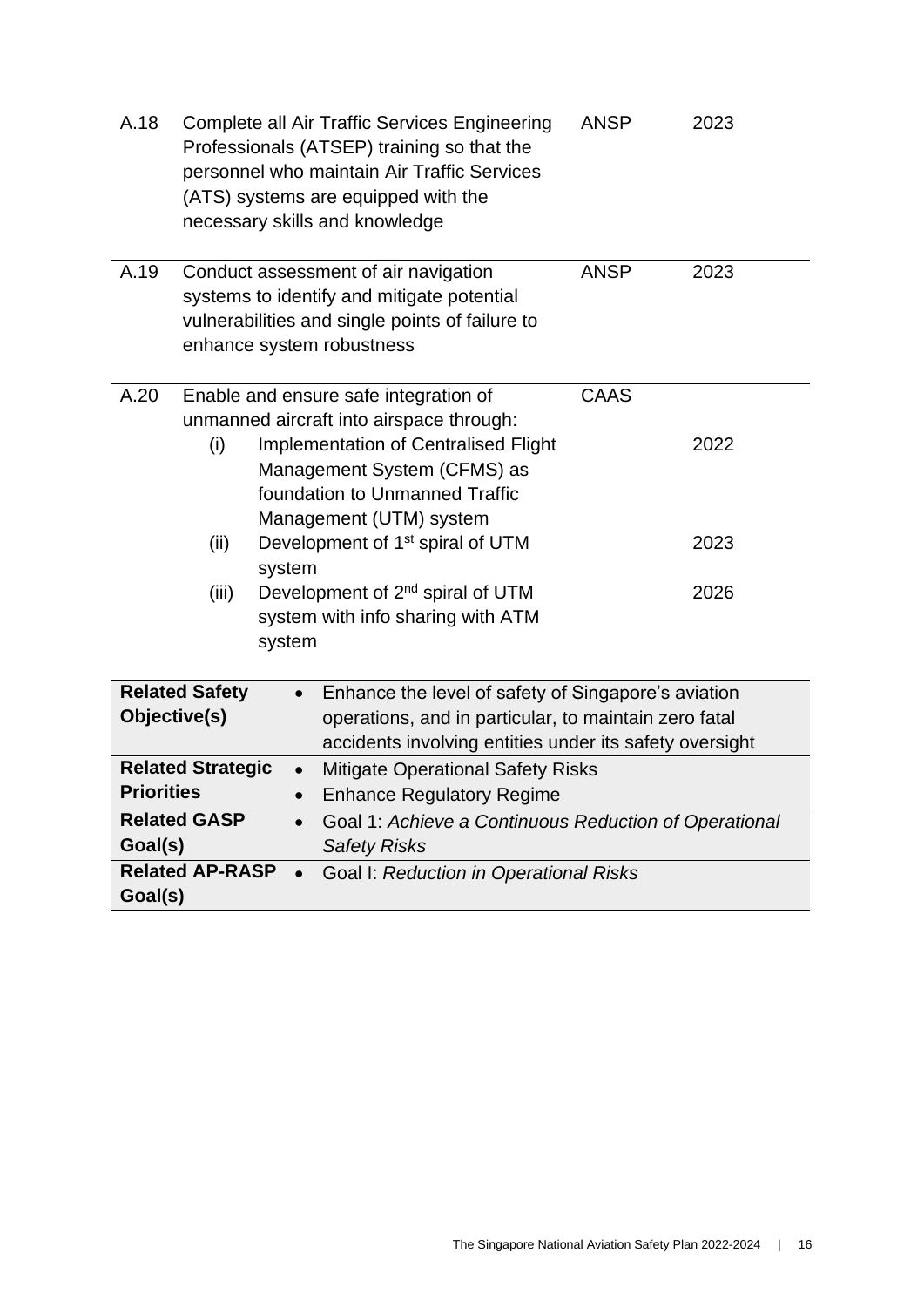## *Aerodrome Operations*

| <b>Action</b>     |                                                                                                                                                                                                                                                   | <b>Lead</b>                                                                   | <b>Completion</b> |  |
|-------------------|---------------------------------------------------------------------------------------------------------------------------------------------------------------------------------------------------------------------------------------------------|-------------------------------------------------------------------------------|-------------------|--|
| A.21              | Focus safety oversight activities on<br>aerodrome operator to ensure that operational<br>and safety processes are robust, resources<br>and manning are adequate, and personnel<br>proficiencies are monitored, as airport<br>operations ramp up   | CAAS                                                                          | 2022              |  |
| A.22              | Implement reactivation programme(s),<br>including refresher training for standard<br>operating procedures and aerodrome layout,<br>for the re-deployment of ground personnel<br>and equipment to enable safe ramping up of<br>aviation activities | Aerodrome<br>Operator                                                         | 2022              |  |
| A.23              | Enhance airside works permit framework to<br>Aerodrome<br>2024<br>improve the safety of activities in the vicinity<br>Operator<br>of aircraft maneuvering areas                                                                                   |                                                                               |                   |  |
| A.24              | Develop guidance for the safe conduct of<br>trials and deployment of autonomous vehicles<br>at the airside                                                                                                                                        | <b>CAAS</b>                                                                   | 2022              |  |
| A.25              | Implement technology to enable direct<br>communication between ATCO and ground<br>handling personnel to mitigate risks of human<br>errors during pushback and towing operations                                                                   | Aerodrome<br>Operator,<br>ANSP,<br>Ground<br>Handling<br>Service<br>Providers | 2024              |  |
| Objective(s)      | <b>Related Safety</b><br>Enhance the level of safety of Singapore's aviation<br>$\bullet$<br>operations, and, in particular, to maintain zero fatal<br>accidents involving entities under its safety oversight                                    |                                                                               |                   |  |
| <b>Priorities</b> | <b>Related Strategic</b><br><b>Mitigate Operational Safety Risks</b><br>$\bullet$<br><b>Enhance Regulatory Regime</b><br>$\bullet$<br><b>Related GASP</b><br>Goal 1: Achieve a Continuous Reduction of Operational<br>$\bullet$                   |                                                                               |                   |  |
| Goal(s)           | <b>Safety Risks</b>                                                                                                                                                                                                                               |                                                                               |                   |  |
| Goal(s)           | <b>Related AP-RASP</b><br>Goal I: Reduction in Operational Risks<br>$\bullet$                                                                                                                                                                     |                                                                               |                   |  |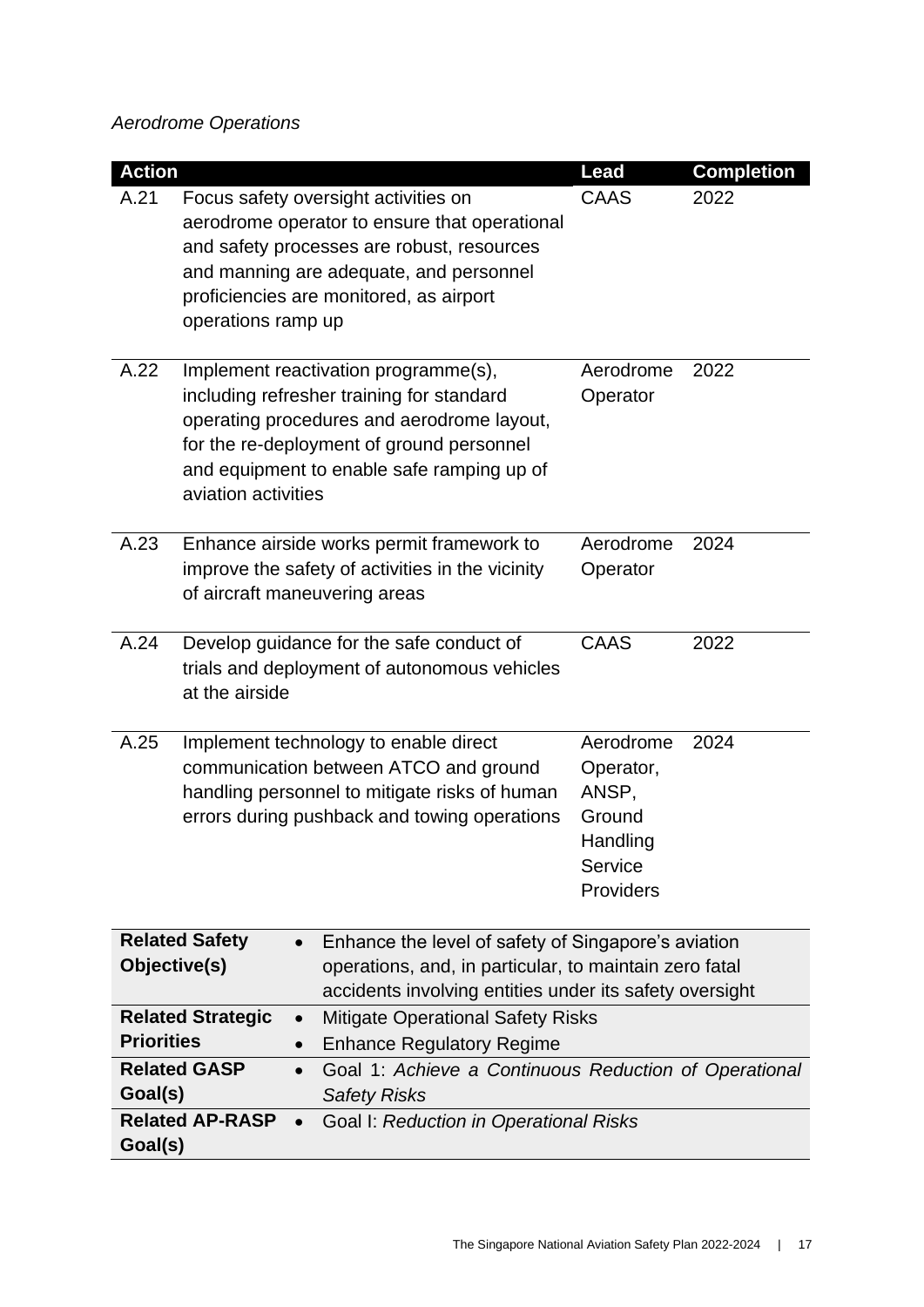#### <span id="page-17-0"></span>(B) Policies and Rules

A robust and progressive aviation safety regulatory regime undergirds safe operations. This section highlights the key rule reviews and regulatory framework enhancements to strengthen the regulatory regime and enable or encourage enterprise and innovation.

| <b>Action</b> |            |                                                                                  | Lead        | <b>Completion</b> |
|---------------|------------|----------------------------------------------------------------------------------|-------------|-------------------|
| B.1           |            | Modernise aviation safety regulatory                                             | CAAS        | 2022              |
|               |            | framework through promulgation of new Air                                        |             |                   |
|               |            | Navigation Regulations on:                                                       |             |                   |
|               | 1)         | Dangerous Goods                                                                  |             |                   |
|               | 2)         | Aerodrome (including Aviation                                                    |             |                   |
|               |            | Specifications for heliports)                                                    |             |                   |
|               | 3)<br>4)   | <b>Medical Standards</b><br><b>Aircraft Registration and Marking</b>             |             |                   |
|               |            |                                                                                  |             |                   |
| B.2           |            | Modernise aviation safety regulatory                                             | <b>CAAS</b> | 2024              |
|               |            | framework through promulgation of new Air                                        |             |                   |
|               |            | Navigation Regulations on:                                                       |             |                   |
|               | 1)         | <b>Continuing Airworthiness</b>                                                  |             |                   |
|               |            | Management                                                                       |             |                   |
|               | 2)<br>3)   | <b>Airworthiness Directives</b><br><b>Certification of Aeronautical Products</b> |             |                   |
|               |            | & Approval of Design and Production                                              |             |                   |
|               |            | Organisations                                                                    |             |                   |
|               | 4)         | <b>Aircraft Maintenance Organisations</b>                                        |             |                   |
|               | 5)         | <b>Flight Crew Licensing</b>                                                     |             |                   |
|               | 6)         | <b>Authorised Flight Examiners</b>                                               |             |                   |
|               | 7)<br>8)   | <b>Aviation Training Organisations</b><br>Aircraft Maintenance Personnel         |             |                   |
|               |            | Licensing                                                                        |             |                   |
|               | 9)         | <b>Maintenance Training Organisation</b>                                         |             |                   |
|               | 10)        | <b>Flight Simulation Training Devices</b>                                        |             |                   |
|               | 11)        | Air Traffic Controller Licensing                                                 |             |                   |
|               | 12)        | Rules of the Air                                                                 |             |                   |
|               | 13)        | <b>Obstacle Height Control</b>                                                   |             |                   |
|               | 14)<br>15) | <b>Foreign Air Transport Operators</b><br>Aerodrome Rescue & Fire Fighting       |             |                   |
|               |            | Training                                                                         |             |                   |
|               |            |                                                                                  |             |                   |
| <b>B.3</b>    |            | Develop a regulatory framework, including                                        | CAAS        | 2023              |
|               |            | regulations and safety oversight processes for                                   |             |                   |
|               |            | electric vertical take-off and landing (e-VTOL)                                  |             |                   |
|               |            | aircraft operations and vertiport operations                                     |             |                   |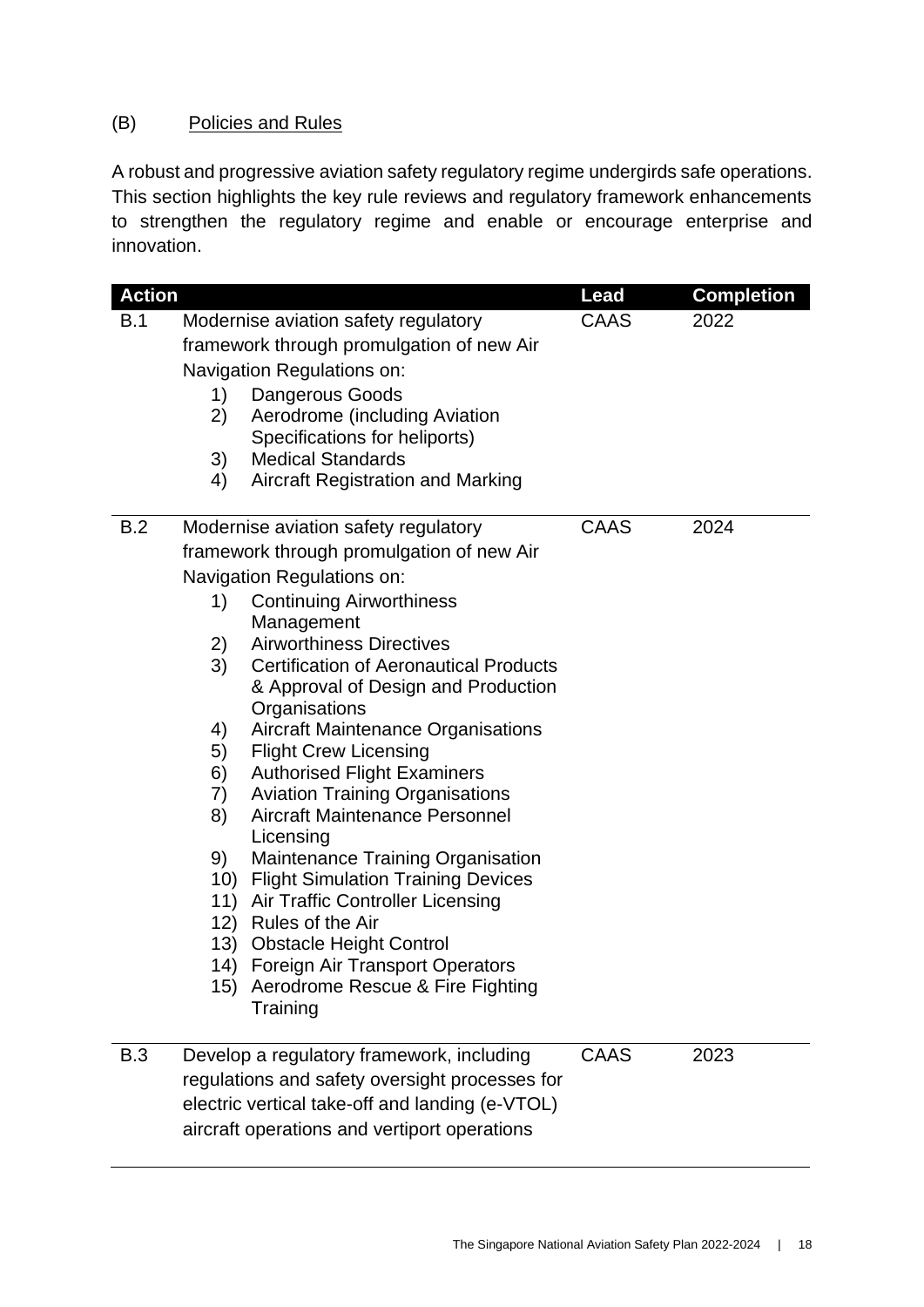| <b>B.4</b>        | repair designs           | Implement a State of Design for Modification<br>(SoDM) regulatory framework to provide<br>clarity on the roles and responsibilities of the<br>stakeholders involved in maintaining the<br>airworthiness of aircraft modification and | <b>CAAS</b>       | 2023 |
|-------------------|--------------------------|--------------------------------------------------------------------------------------------------------------------------------------------------------------------------------------------------------------------------------------|-------------------|------|
| B.5               | processes                | Promote the recognition and global adoption<br>of Singapore's industry standards for the<br>incorporation of additive manufacturing into<br>aircraft modification design or production                                               | CAAS,<br>Industry | 2024 |
| B.6               | of AI/ML                 | Study the implications of artificial intelligence<br>and machine learning (Al/ML) on aviation<br>operations, training activities and existing<br>safeguards, and develop a policy on the use                                         | CAAS,<br>Industry | 2024 |
| <b>B.7</b>        |                          | Develop a regulatory framework for the<br>oversight of continuous airworthiness<br>management of general aviation aircraft                                                                                                           | <b>CAAS</b>       | 2024 |
| Objective(s)      | <b>Related Safety</b>    | Ensure that Singapore's aviation safety oversight and<br>$\bullet$<br>investigative regimes are effective, robust, aligned with<br>ICAO Standards and Recommended Practices and keep<br>pace with industry developments              |                   |      |
|                   | <b>Related Strategic</b> | <b>Enhance Regulatory Regime</b>                                                                                                                                                                                                     |                   |      |
| <b>Priorities</b> |                          | <b>Enable Enterprise and Innovation</b>                                                                                                                                                                                              |                   |      |
| Goal(s)           | <b>Related GASP</b>      | Goal 2: Strengthen States' Safety Oversight Capabilities<br>$\bullet$                                                                                                                                                                |                   |      |
| Goal(s)           | <b>Related AP-RASP</b>   | Goal II: Improvements in Safety Oversight and Compliance                                                                                                                                                                             |                   |      |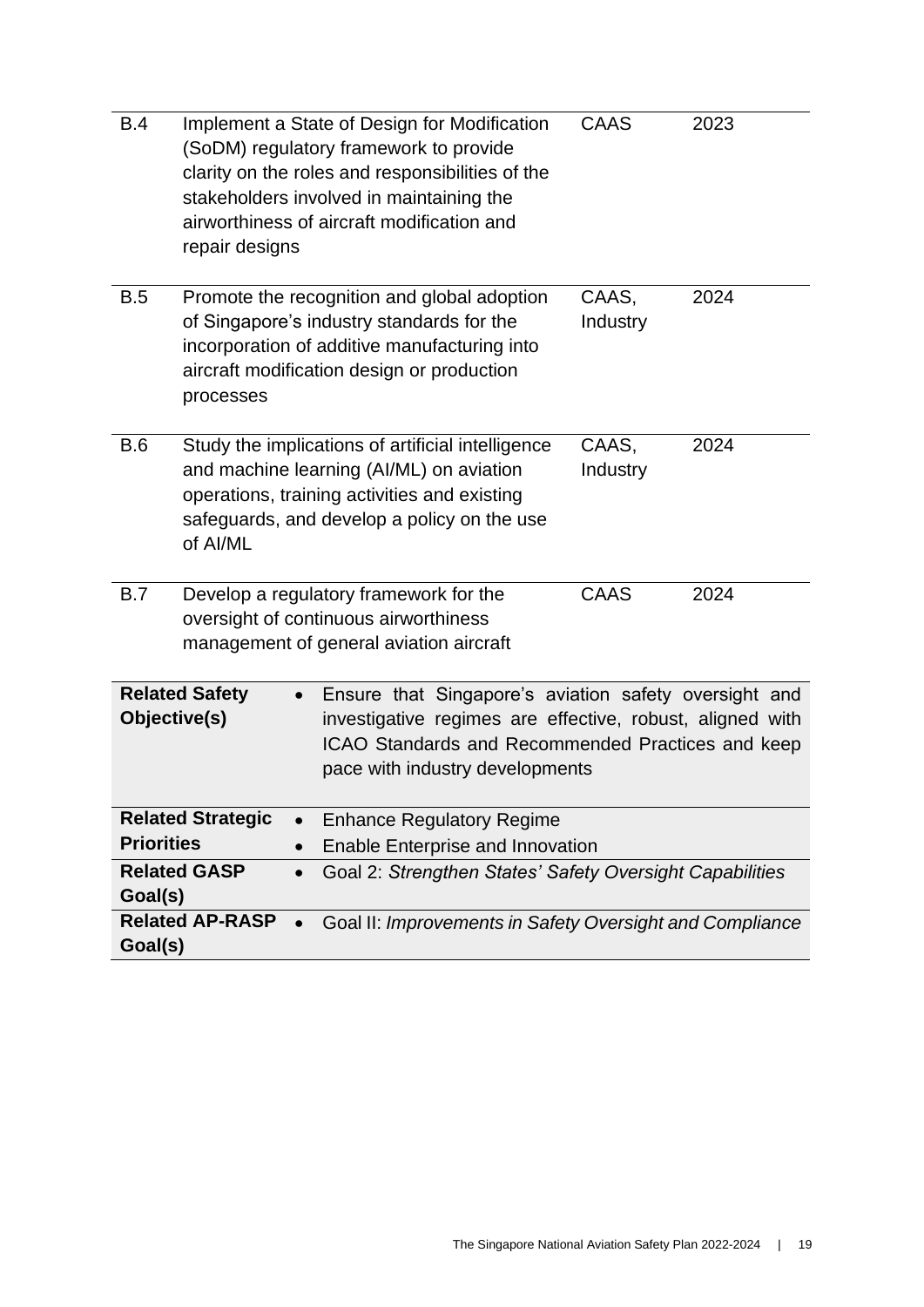#### <span id="page-19-0"></span>(C) Safety Management

Singapore's regulatory philosophy in aviation safety has evolved over the years to emphasise compliance and proactive risk identification and mitigation. This section highlights the key enhancements to safety management as well as to fostering a strong and positive safety culture and strong leadership, so as to strengthen the foundation for effective safety management.

| <b>Action</b><br>C.1 | Develop and implement initiatives, in<br>collaboration with the industry, to address<br>potential areas for improvement that were<br>identified in the 2021 safety culture survey                                                                                     | <b>Lead</b><br>CAAS,<br>Industry | <b>Completion</b><br>2022 |
|----------------------|-----------------------------------------------------------------------------------------------------------------------------------------------------------------------------------------------------------------------------------------------------------------------|----------------------------------|---------------------------|
| C.2                  | Develop a systemic approach to monitor the<br>safety culture in Singapore and address areas<br>for improvement, such as through biennial<br>industry-wide safety culture surveys and<br>subsequent industry engagements, to<br>continuously strengthen safety culture | <b>CAAS</b>                      | 2023                      |
| C.3                  | Increase participation in the Singapore<br>Aviation Safety Charter through organisation<br>outreach and engagements to broaden<br>collective commitment to strengthen safety<br>culture                                                                               | <b>CAAS</b>                      | 2024                      |
| C.4                  | Co-create a handbook with industry to share<br>best practices for the fostering of a strong and<br>positive safety culture                                                                                                                                            | CAAS,<br>Industry                | 2023                      |
| C.5                  | Strengthen the PSOe (present, suitable,<br>operational and effective) SMS assessment<br>tool through the identification and<br>incorporation of SMS best practices, and<br>develop outcome-based assessment criteria<br>for the evaluation of SMS effectiveness       | <b>CAAS</b>                      | 2023                      |
| C.6                  | Enhance safety information exchange<br>between CAAS and service providers to<br>strengthen the continuous monitoring of<br>safety performance of the industry                                                                                                         | CAAS,<br>Industry                | 2024                      |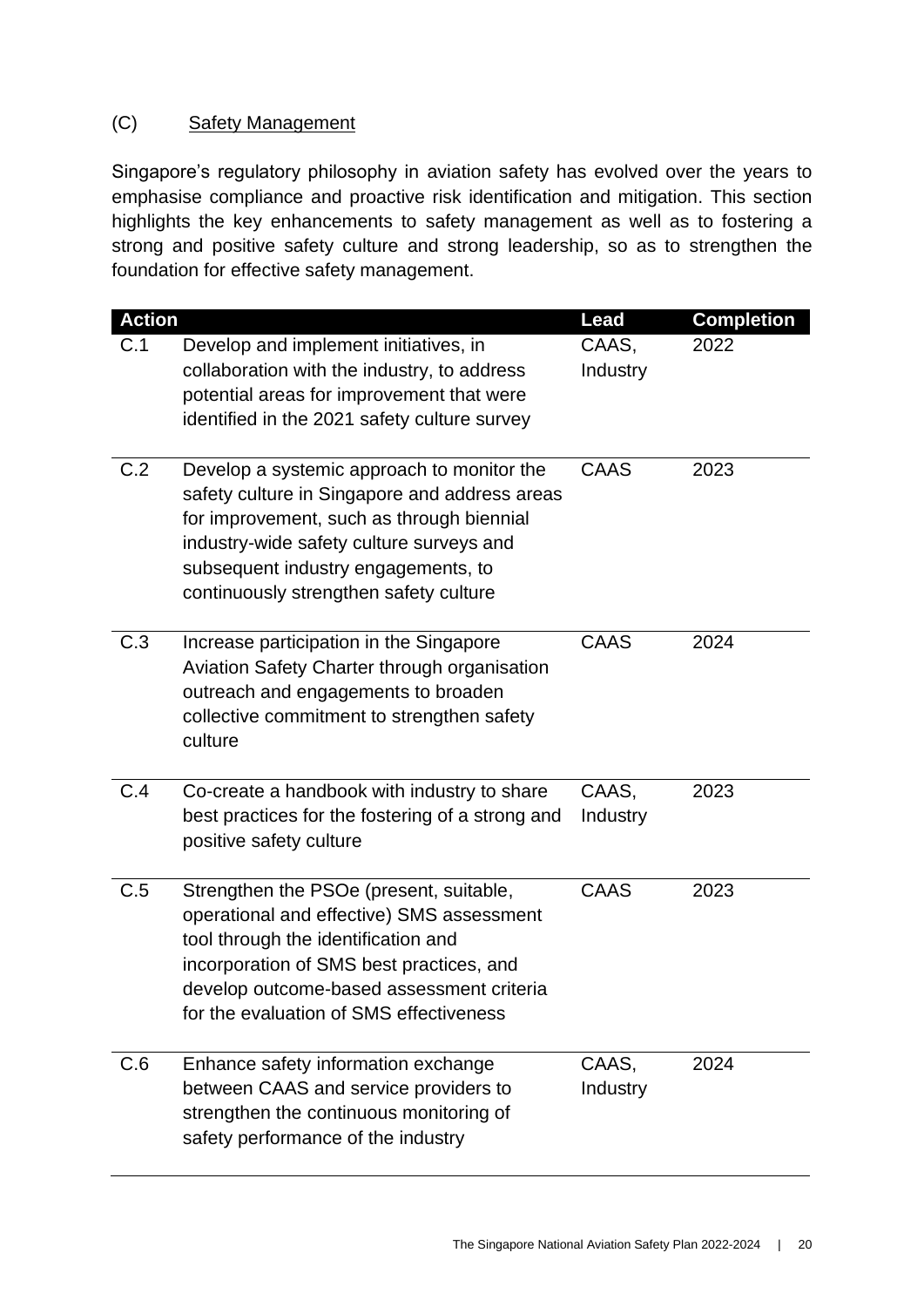| C.7 | Revamp The Leading Edge publication for     | CAAS | 2022 |  |
|-----|---------------------------------------------|------|------|--|
|     | more frequent and compact content delivery  |      |      |  |
|     | and leverage social media, to better engage |      |      |  |
|     | audience                                    |      |      |  |

| <b>Related Safety</b><br>Objective(s) | $\bullet$<br>$\bullet$ | Ensure that hazards in Singapore's aviation operating<br>environment are proactively identified, and related risks<br>assessed and mitigated to as low as reasonably<br>practicable<br>Foster a positive safety culture and strengthen<br>cooperation among industry stakeholders |
|---------------------------------------|------------------------|-----------------------------------------------------------------------------------------------------------------------------------------------------------------------------------------------------------------------------------------------------------------------------------|
| <b>Related Strategic</b>              |                        | <b>Mitigate Operational Safety Risk</b>                                                                                                                                                                                                                                           |
| <b>Priorities</b>                     |                        | <b>Enhance Regulatory Regime</b>                                                                                                                                                                                                                                                  |
| <b>Related GASP</b>                   |                        | Goal 1: Achieve a Continuous Reduction of Operational                                                                                                                                                                                                                             |
| Goal(s)                               |                        | <b>Safety Risks</b>                                                                                                                                                                                                                                                               |
|                                       |                        | Goal 3: Implement Effective State Safety Programmes                                                                                                                                                                                                                               |
| <b>Related AP-RASP</b>                | $\bullet$              | Goal I: Reduction in Operational Risks                                                                                                                                                                                                                                            |
| Goal(s)                               | $\bullet$              | Goal III: Consistent and effective safety management                                                                                                                                                                                                                              |
|                                       |                        | system (SMS) and SSP                                                                                                                                                                                                                                                              |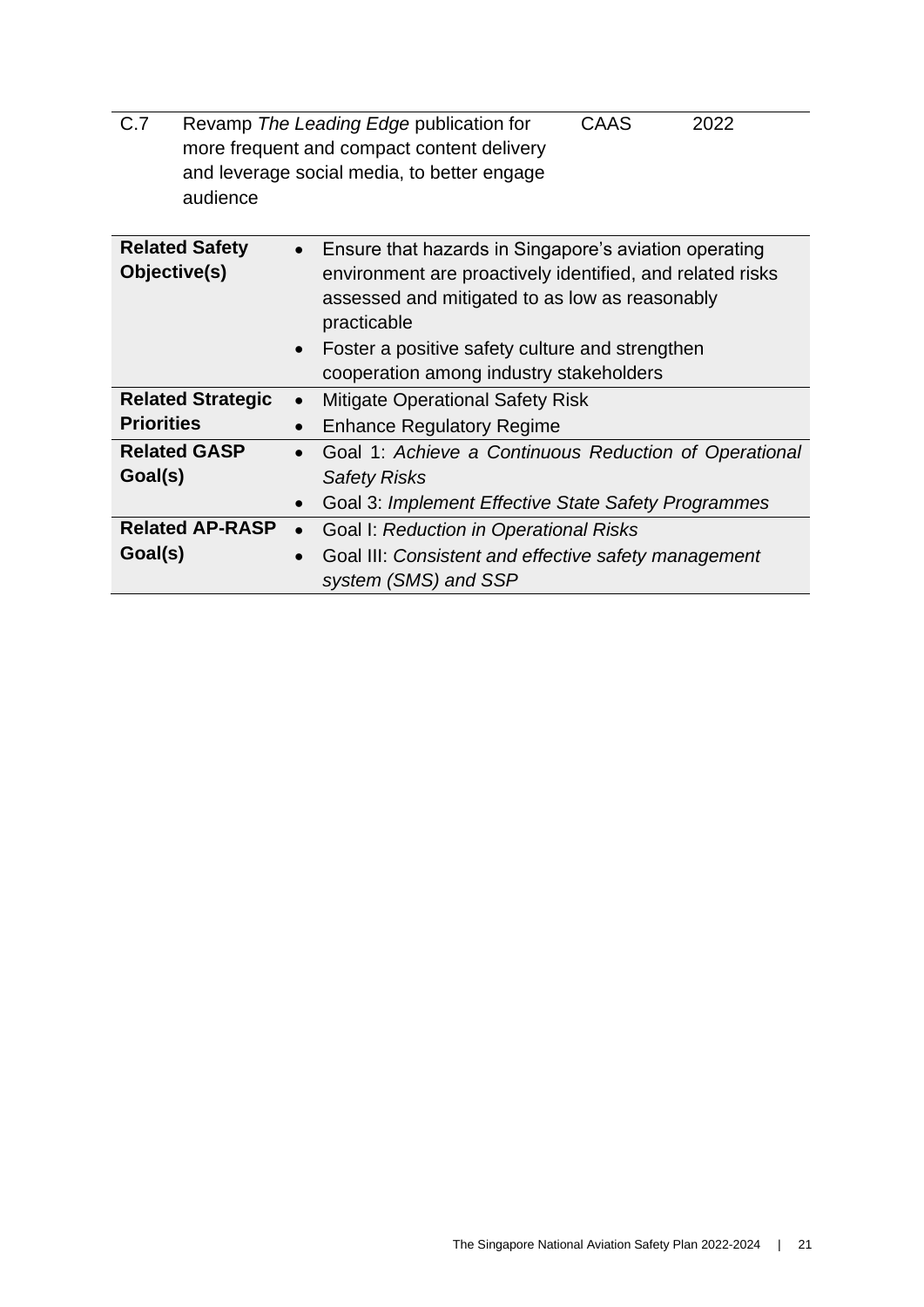#### <span id="page-21-0"></span>(D) Data and Digitalisation

Effective use of data analytics to enhance safety risk management has been encouraged over the years. The COVID-19 pandemic has accelerated digitalisation and the use of data to uncover safety risks and monitor safety capabilities. This section lays the foundation for more use of safety data analytics as well as digital adoption to improve service efficiency and cost-effectiveness.

| <b>Action</b> |                                                                                                                                                                                                                           | Lead        | <b>Completion</b> |
|---------------|---------------------------------------------------------------------------------------------------------------------------------------------------------------------------------------------------------------------------|-------------|-------------------|
| D.1           | Develop requirements and guidance on data<br>sharing and governance to facilitate the<br>exchange of data and information (with<br>relevant safeguards) between CAAS and<br>industry                                      | CAAS        | 2022              |
| D.2           | Expand sources of safety data and<br>information in the SDCPS to support risk-<br>based safety oversight                                                                                                                  | CAAS        | 2022              |
| D.3           | Identify and address operational risks through<br>the implementation of the following data<br>projects:<br>Go-around study at Changi Airport<br><b>LOC-I events</b><br>Development of flight data<br>management dashboard | CAAS        | 2022              |
| D.4           | Improve the user experience of public-facing<br>digital services to enhance delivery of<br>regulatory services                                                                                                            | CAAS        | 2023              |
| D.5           | Implement electronic licences for aircraft<br>maintenance personnel and air traffic<br>controllers to facilitate paperless end-state                                                                                      | CAAS        | 2024              |
| D.6           | Conduct a feasibility study on the use of<br>electronic licences for Singapore flight crew,<br>including cross-border interoperability and<br>implementation issues                                                       | <b>CAAS</b> | 2024              |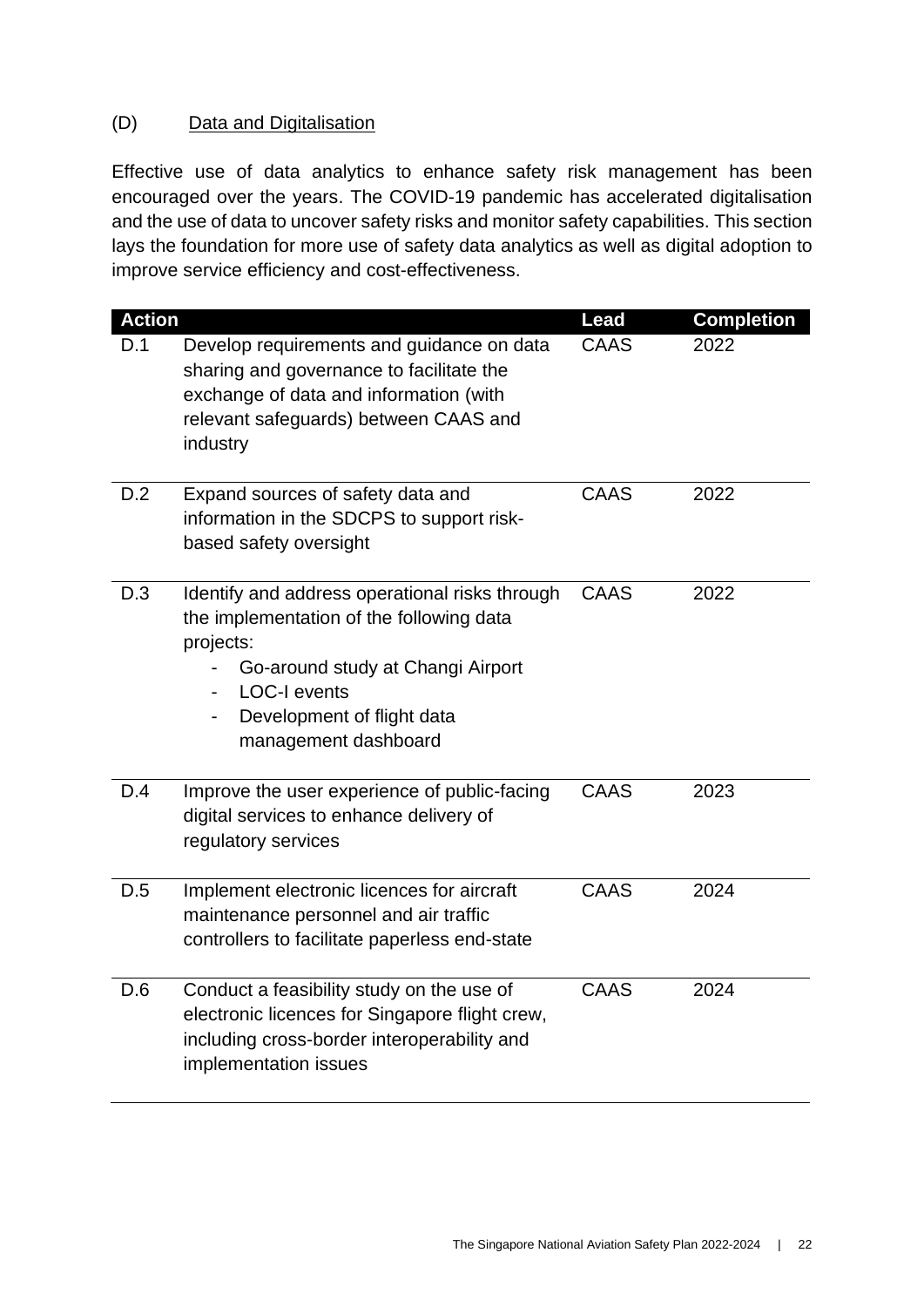| <b>Related Safety</b>    |           | • Enhance the level of safety of Singapore's aviation                                                                                                                                                                                    |  |
|--------------------------|-----------|------------------------------------------------------------------------------------------------------------------------------------------------------------------------------------------------------------------------------------------|--|
| Objective(s)             |           | operations, and in particular, to maintain zero fatal<br>accidents involving entities under its safety oversight<br>• Ensure that hazards in Singapore's aviation operating<br>environment are proactively identified, and related risks |  |
|                          |           | assessed and mitigated to as low as reasonably<br>practicable                                                                                                                                                                            |  |
| <b>Related Strategic</b> | $\bullet$ | <b>Mitigate Operational Safety Risks</b>                                                                                                                                                                                                 |  |
| <b>Priorities</b>        | $\bullet$ | <b>Enhance Regulatory Regime</b>                                                                                                                                                                                                         |  |
|                          | $\bullet$ | <b>Enable Enterprise and Innovation</b>                                                                                                                                                                                                  |  |
| <b>Related GASP</b>      | $\bullet$ | Goal 1: Achieve a Continuous Reduction of Operational                                                                                                                                                                                    |  |
| Goal(s)                  |           | <b>Safety Risks</b>                                                                                                                                                                                                                      |  |
|                          | $\bullet$ | Goal 3: Implement Effective State Safety Programmes                                                                                                                                                                                      |  |
| <b>Related AP-RASP</b>   | $\bullet$ | Goal I: Reduction in Operational Risks                                                                                                                                                                                                   |  |
| Goal(s)                  |           | Goal IV: Data-driven regulatory oversight                                                                                                                                                                                                |  |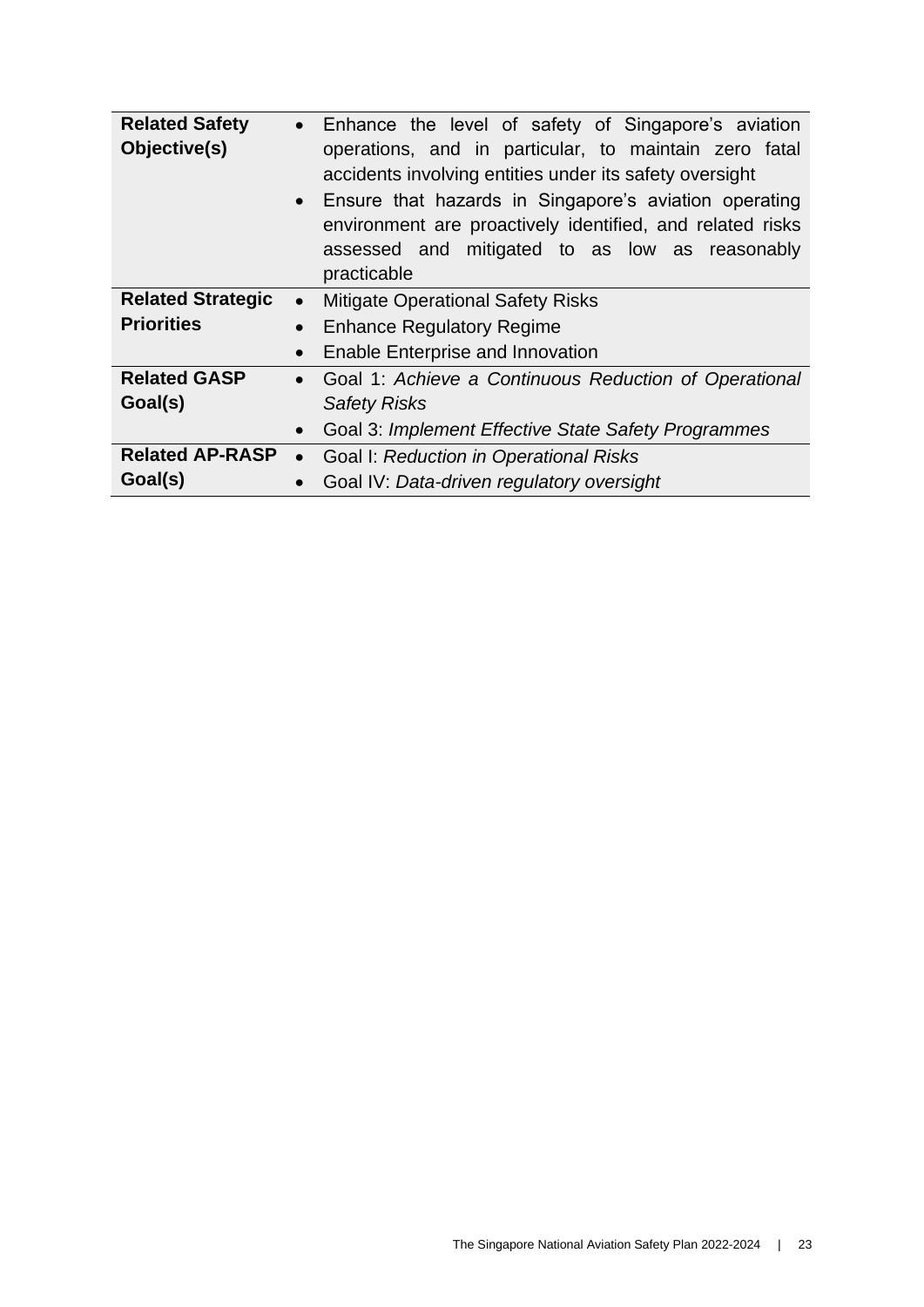### <span id="page-23-0"></span>(E) Regional and Global Aviation Safety

Singapore currently participates in various international and regional platforms, including in leadership positions, contributing to the development of aviation safety standards and capacity building efforts. This section highlights the key efforts that Singapore will undertake in collaboration with regional partners to support capability building and the achievement of the objectives and targets in the ICAO GASP, the Beijing Declaration (2018) and the AP-RASP. Within the Association of Southeast Asian Nations (ASEAN), we will also strive to advance existing aviation safety initiatives to fulfil the Kuala Lumpur Transport Strategic Plan (KLTSP) 2016-2025.

| <b>Action</b> |                                                                                                                                                                                                                                                                                                                                                                                                                                                                                 | <b>Lead</b> | <b>Completion</b> |
|---------------|---------------------------------------------------------------------------------------------------------------------------------------------------------------------------------------------------------------------------------------------------------------------------------------------------------------------------------------------------------------------------------------------------------------------------------------------------------------------------------|-------------|-------------------|
| E.1           | Support ICAO initiatives and capacity building<br>efforts in the Asia Pacific (APAC) region:<br>Develop guidance on governance<br>framework for cross-border aviation<br>safety data sharing projects<br>Establish a mechanism for regional<br>aviation safety data collection and<br>sharing<br>Support the development of the<br>COVID-19 safety survey for APAC to<br>gather data on key risks areas<br>Support the development of the APAC<br>annual safety report for 2021 | <b>CAAS</b> | 2022              |
| E.2           | Transition the AP-SHARE demonstration<br>project on regional aviation safety data<br>collection, analysis and sharing, in<br>collaboration with partners, to a sustainable<br>and inclusive operating model supporting<br>regional safety capability building                                                                                                                                                                                                                   | CAAS        | 2022              |
| E.3           | Establish a Centre of Excellence for aviation<br>safety to spur analysis and studies on key<br>safety areas and emerging issues, to<br>strengthen safety capabilities locally and<br>regionally                                                                                                                                                                                                                                                                                 | CAAS        | 2022              |
| E.4           | Support the implementation of the ASEAN<br>aviation safety related initiatives under the<br>KLTSP 2016-2025                                                                                                                                                                                                                                                                                                                                                                     | <b>CAAS</b> | 2025              |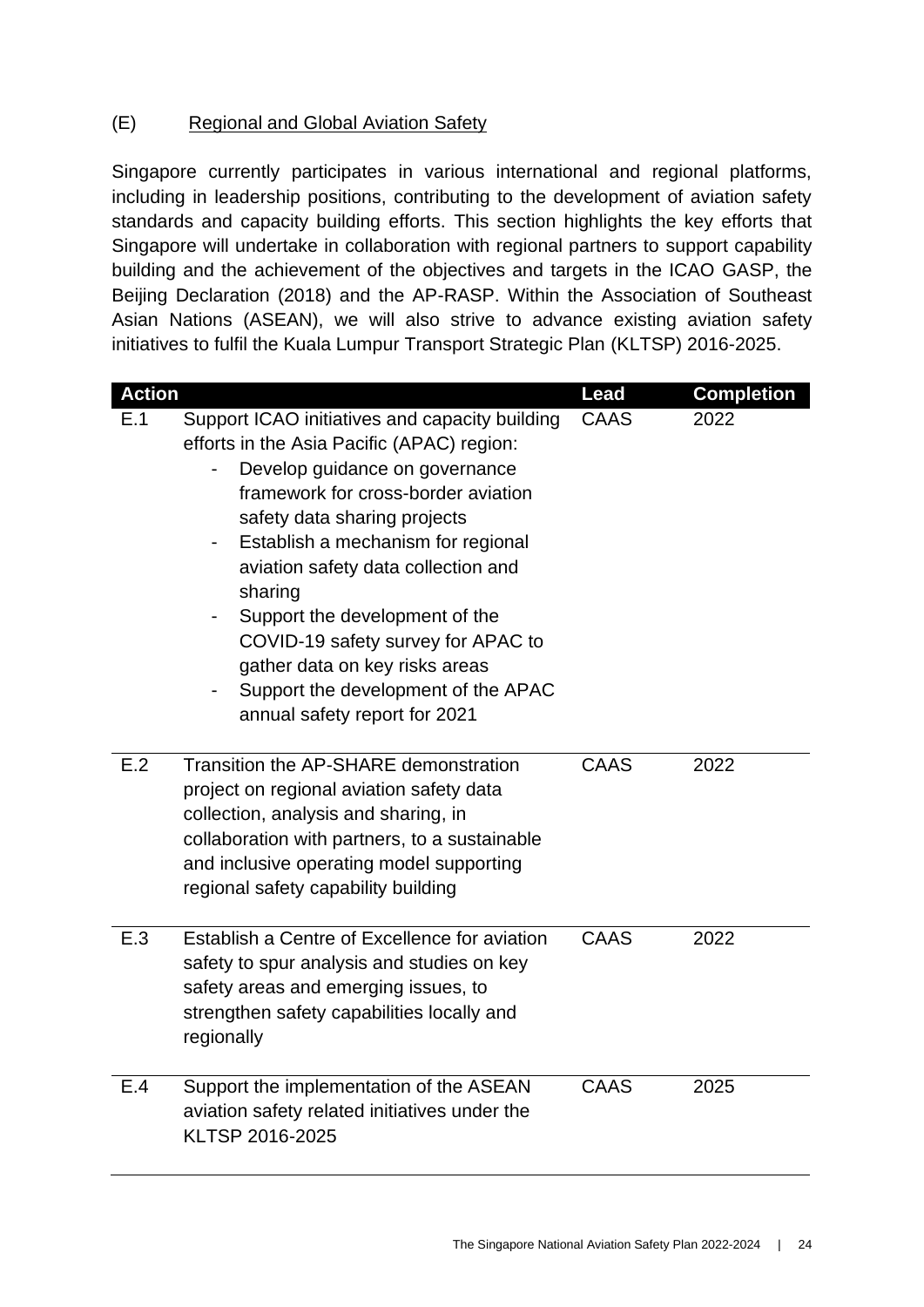E.5 Build up Singapore's pool of subject matter experts to support technical assistance efforts CAAS, TSIB **Ongoing** 

| <b>Related Safety</b><br>Objective(s) | $\bullet$<br>$\bullet$ | Enhance the level of safety of Singapore's aviation<br>operations, and in particular, to maintain zero fatal<br>accidents involving entities under its safety oversight<br>Pursue and advocate for the enhancement of aviation<br>safety regionally and globally |
|---------------------------------------|------------------------|------------------------------------------------------------------------------------------------------------------------------------------------------------------------------------------------------------------------------------------------------------------|
| <b>Related Strategic</b>              |                        | <b>Mitigate Operational Safety Risks</b>                                                                                                                                                                                                                         |
| <b>Priorities</b>                     |                        | Contribute to Aviation Safety Globally and Regionally                                                                                                                                                                                                            |
| <b>Related GASP</b>                   | $\bullet$              | Goal 1: Achieve a Continuous Reduction of Operational                                                                                                                                                                                                            |
| Goal(s)                               |                        | <b>Safety Risks</b>                                                                                                                                                                                                                                              |
|                                       | $\bullet$              | Goal 4: Increase Collaboration at the Regional Level                                                                                                                                                                                                             |
| <b>Related AP-RASP</b>                | $\bullet$              | Goal I: Reduction in Operational Risks                                                                                                                                                                                                                           |
| Goal(s)                               |                        | Goal IV: Data-driven regulatory oversight                                                                                                                                                                                                                        |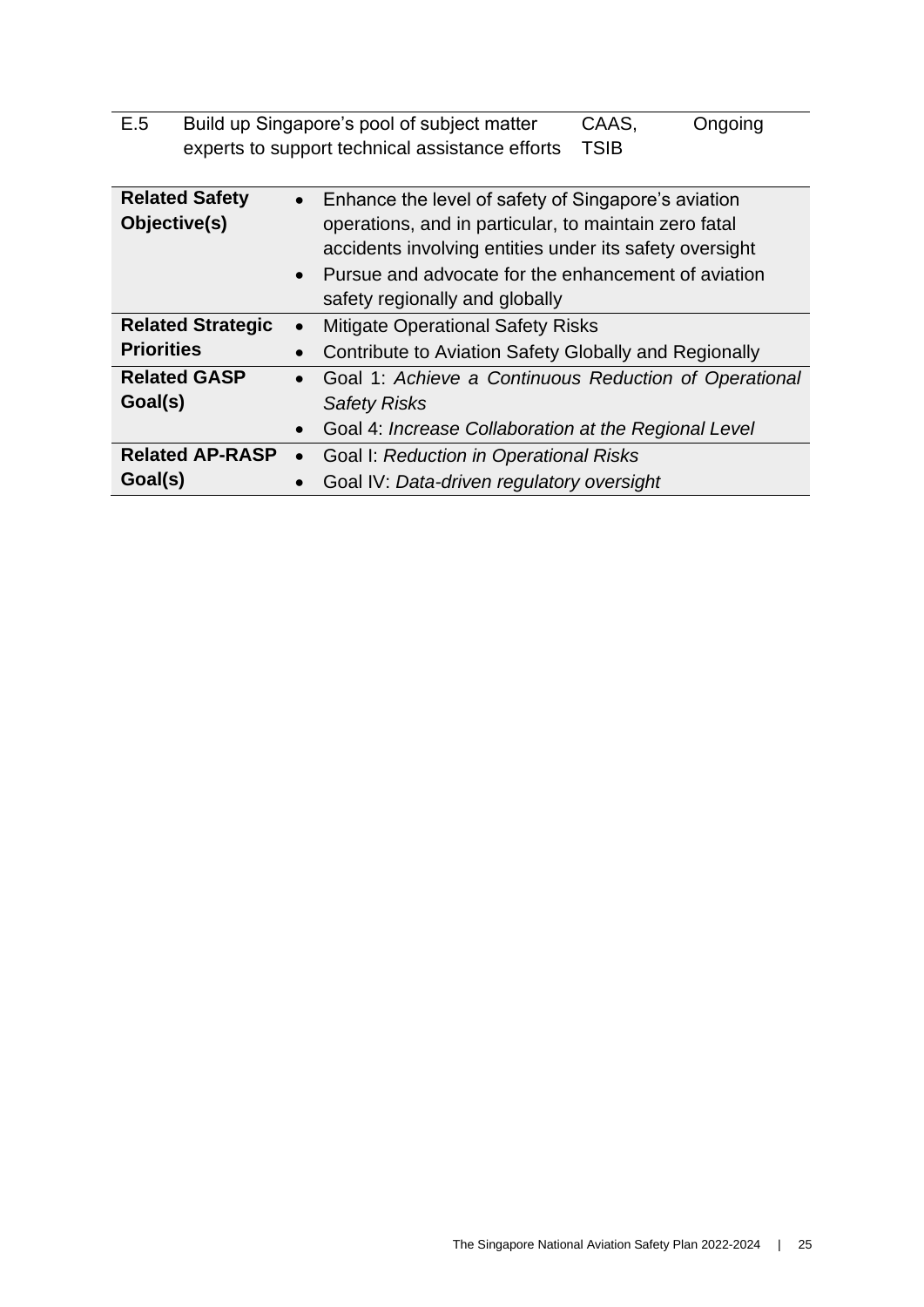[PAGE INTENTIONALLY LEFT BLANK]